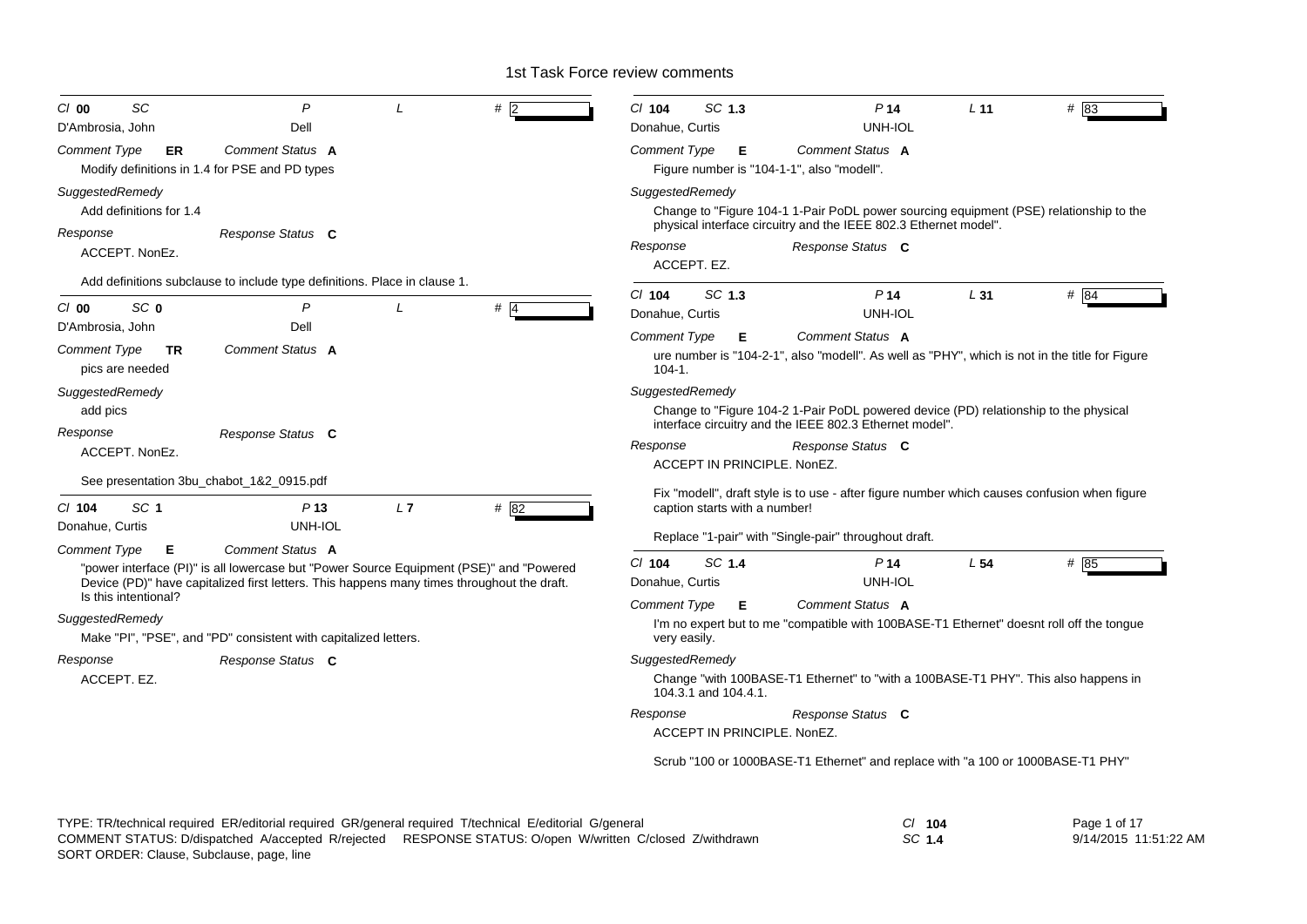| SC 1.4                                                                                                                                                                                                                                                                                            | $#$ 45                                                                                                                                                                                                                                                                                                                                                                                                                                                                                                                                                                                                                    |
|---------------------------------------------------------------------------------------------------------------------------------------------------------------------------------------------------------------------------------------------------------------------------------------------------|---------------------------------------------------------------------------------------------------------------------------------------------------------------------------------------------------------------------------------------------------------------------------------------------------------------------------------------------------------------------------------------------------------------------------------------------------------------------------------------------------------------------------------------------------------------------------------------------------------------------------|
| # 86                                                                                                                                                                                                                                                                                              | $Cl$ 104                                                                                                                                                                                                                                                                                                                                                                                                                                                                                                                                                                                                                  |
| P <sub>15</sub>                                                                                                                                                                                                                                                                                   | SC 104.1.2.1                                                                                                                                                                                                                                                                                                                                                                                                                                                                                                                                                                                                              |
| L <sub>1</sub>                                                                                                                                                                                                                                                                                    | P <sub>13</sub>                                                                                                                                                                                                                                                                                                                                                                                                                                                                                                                                                                                                           |
| $CI$ 104                                                                                                                                                                                                                                                                                          | L <sub>51</sub>                                                                                                                                                                                                                                                                                                                                                                                                                                                                                                                                                                                                           |
| <b>UNH-IOL</b>                                                                                                                                                                                                                                                                                    | <b>Rockwell Automation</b>                                                                                                                                                                                                                                                                                                                                                                                                                                                                                                                                                                                                |
| Donahue, Curtis                                                                                                                                                                                                                                                                                   | XU, Dayin                                                                                                                                                                                                                                                                                                                                                                                                                                                                                                                                                                                                                 |
| Comment Status A                                                                                                                                                                                                                                                                                  | <b>Comment Type</b>                                                                                                                                                                                                                                                                                                                                                                                                                                                                                                                                                                                                       |
| Comment Type                                                                                                                                                                                                                                                                                      | Comment Status A                                                                                                                                                                                                                                                                                                                                                                                                                                                                                                                                                                                                          |
| Е                                                                                                                                                                                                                                                                                                 | Е                                                                                                                                                                                                                                                                                                                                                                                                                                                                                                                                                                                                                         |
| Same as last comment except for "1000BASE-T1"                                                                                                                                                                                                                                                     | The subclause 104.1.2.1 has no relationship to 104.1.2, should remove it or move the                                                                                                                                                                                                                                                                                                                                                                                                                                                                                                                                      |
| SuggestedRemedy                                                                                                                                                                                                                                                                                   | subclause 104.1.2.1 to somewhere else.                                                                                                                                                                                                                                                                                                                                                                                                                                                                                                                                                                                    |
| Change "with 1000BASE-T1 Ethernet" to "with a 1000BASE-T1 PHY". This also happens                                                                                                                                                                                                                 | SuggestedRemedy                                                                                                                                                                                                                                                                                                                                                                                                                                                                                                                                                                                                           |
| in 104.3.1 and 104.4.1.                                                                                                                                                                                                                                                                           | Remove subclause 104.1.2.1, and combine the description into the subclause 104.1.4                                                                                                                                                                                                                                                                                                                                                                                                                                                                                                                                        |
| Response                                                                                                                                                                                                                                                                                          | Response                                                                                                                                                                                                                                                                                                                                                                                                                                                                                                                                                                                                                  |
| Response Status C                                                                                                                                                                                                                                                                                 | Response Status C                                                                                                                                                                                                                                                                                                                                                                                                                                                                                                                                                                                                         |
| ACCEPT IN PRINCIPLE, NonEZ.<br>See comment 85.                                                                                                                                                                                                                                                    | ACCEPT. EZ.<br>SC 104.1.3<br># $46$<br>$Cl$ 104<br>P <sub>14</sub><br>L <sub>1</sub><br><b>Rockwell Automation</b><br>XU, Dayin                                                                                                                                                                                                                                                                                                                                                                                                                                                                                           |
| SC 1.4<br>#87<br>P <sub>15</sub><br>L <sub>6</sub><br>$Cl$ 104<br>UNH-IOL<br>Donahue, Curtis<br>Comment Status A<br><b>Comment Type</b><br>Е<br>Figure number is "104-3-1".<br>SuggestedRemedy<br>Remove "-1".<br>Response Status C<br>Response<br>ACCEPT IN PRINCIPLE, NonEZ.<br>See comment 84. | <b>Comment Status A</b><br><b>Comment Type</b><br>ER<br>The format of the title of the subclause in IEEE802.3 standard should be "only first letter of<br>first work is in capital, all other words' first letter is in lower case". This comment applies<br>to all similar places (e.g. line 21 page 15) in this draft.<br>SuggestedRemedy<br>Change "Relationship of 1-pair PoDL to the IEEE802.3 Architecture" to "Relationship of 1-<br>pair PoDL to the IEEE802.3 architecture". Review all titles of subclause in this draft,<br>ensure the correct format is used.<br>Response<br>Response Status C<br>ACCEPT. EZ. |
| SC 104.1                                                                                                                                                                                                                                                                                          | P <sub>14</sub>                                                                                                                                                                                                                                                                                                                                                                                                                                                                                                                                                                                                           |
| $#$ 44                                                                                                                                                                                                                                                                                            | # $47$                                                                                                                                                                                                                                                                                                                                                                                                                                                                                                                                                                                                                    |
| P <sub>13</sub>                                                                                                                                                                                                                                                                                   | $Cl$ 104                                                                                                                                                                                                                                                                                                                                                                                                                                                                                                                                                                                                                  |
| L7                                                                                                                                                                                                                                                                                                | SC 104.1.3                                                                                                                                                                                                                                                                                                                                                                                                                                                                                                                                                                                                                |
| $CI$ 104                                                                                                                                                                                                                                                                                          | $L_3$                                                                                                                                                                                                                                                                                                                                                                                                                                                                                                                                                                                                                     |
| <b>Rockwell Automation</b>                                                                                                                                                                                                                                                                        | <b>Rockwell Automation</b>                                                                                                                                                                                                                                                                                                                                                                                                                                                                                                                                                                                                |
| XU, Dayin                                                                                                                                                                                                                                                                                         | XU, Dayin                                                                                                                                                                                                                                                                                                                                                                                                                                                                                                                                                                                                                 |
| <b>Comment Type</b>                                                                                                                                                                                                                                                                               | Comment Status R                                                                                                                                                                                                                                                                                                                                                                                                                                                                                                                                                                                                          |
| <b>Comment Status A</b>                                                                                                                                                                                                                                                                           | <b>Comment Type</b>                                                                                                                                                                                                                                                                                                                                                                                                                                                                                                                                                                                                       |
| ER                                                                                                                                                                                                                                                                                                | <b>ER</b>                                                                                                                                                                                                                                                                                                                                                                                                                                                                                                                                                                                                                 |
| the first letter of "power" and "interface" words should be capital letter                                                                                                                                                                                                                        | The power entity in a device supporting 1-pair PoDL should not be optional.                                                                                                                                                                                                                                                                                                                                                                                                                                                                                                                                               |
| SuggestedRemedy<br>Change "power interface" to "Power Interface"<br>Response<br>Response Status C<br>ACCEPT. EZ.                                                                                                                                                                                  | SuggestedRemedy<br>Change "1-pair PoDL comprises an optional power entity " to "1-pair PoDL comprises a<br>power entity ".<br>Response<br>Response Status C<br>REJECT. NonEZ.<br>100BASET1 and 1000BASET1 do not require PoDL for compliance.                                                                                                                                                                                                                                                                                                                                                                             |

*SC* **104.1.3**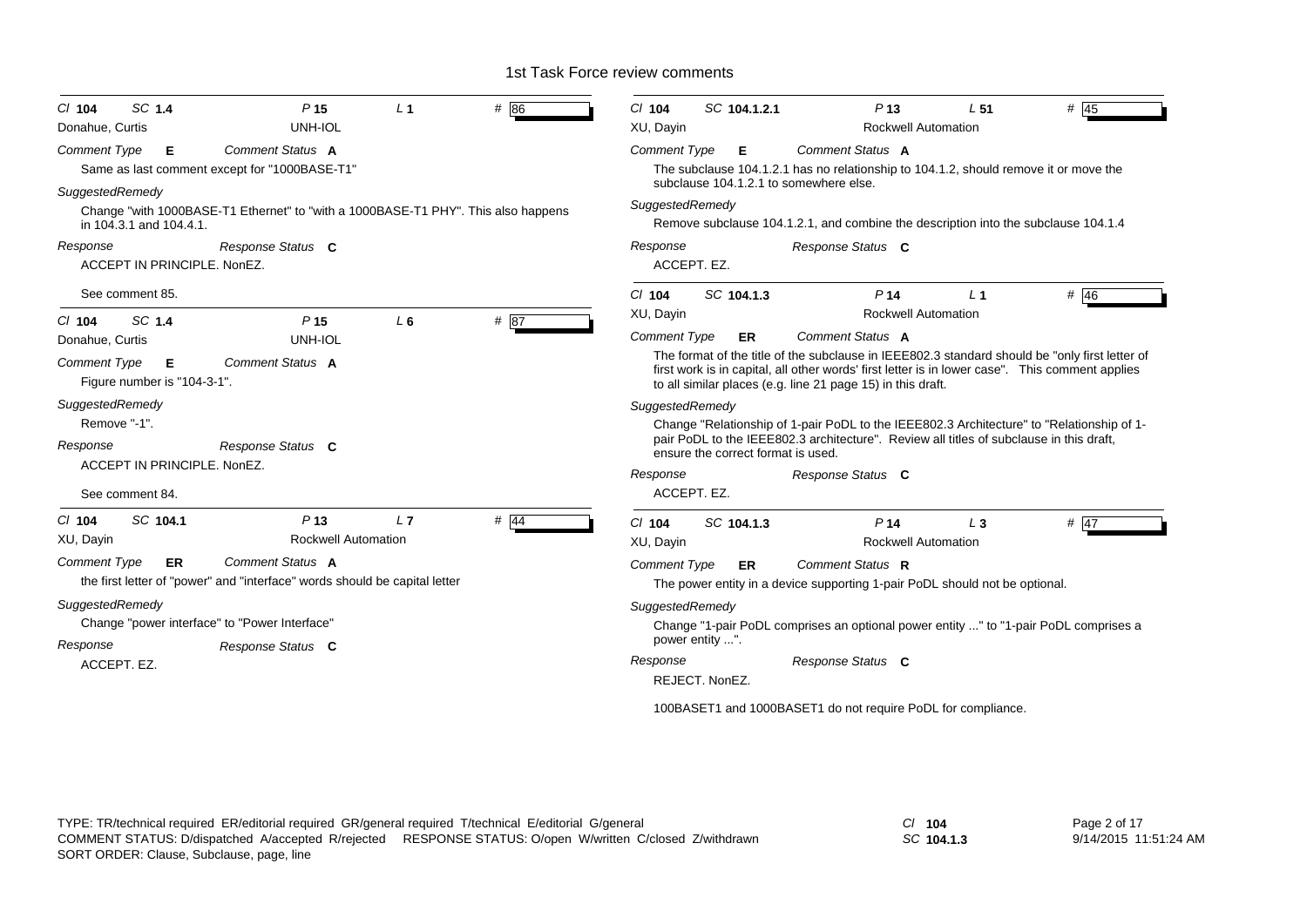| SC 104.2<br>$CI$ 104<br>Gardner, Andrew   | P <sub>15</sub><br>Linear Technology Cor                                                                                                                                                                             | L23 | #25  | CI 104<br>D'Ambrosia, John                                 | SC 104.3.1              | $P$ 16<br>Dell                                                          | L <sub>22</sub>            | #                                                                                         |  |
|-------------------------------------------|----------------------------------------------------------------------------------------------------------------------------------------------------------------------------------------------------------------------|-----|------|------------------------------------------------------------|-------------------------|-------------------------------------------------------------------------|----------------------------|-------------------------------------------------------------------------------------------|--|
|                                           | Comment Status A                                                                                                                                                                                                     |     |      |                                                            |                         | Comment Status A                                                        |                            |                                                                                           |  |
| <b>Comment Type</b><br>$\mathbf T$        | The maximum allowed DC loop resistance of 6.5 ohms is limiting for the 1W PD                                                                                                                                         |     |      | Comment Type                                               | ER                      |                                                                         |                            | Per 104.3.1 - "there are two types of PSEs:" However, Section 1.4 already defines two     |  |
|                                           | unregulated 12V class. As is, the PSE source resistance must be less than 0.86 ohms and<br>VPDmin is 3.75V which is pushing VOFF down to 3.6V.                                                                       |     |      | confusion.                                                 |                         |                                                                         |                            | types of PSEs, see 1.4.403 and 1.4.405. Further clarification is needed to prevent reader |  |
| SuggestedRemedy                           |                                                                                                                                                                                                                      |     |      | SuggestedRemedy                                            |                         |                                                                         |                            |                                                                                           |  |
| to 1 ohm.                                 | Reduce the max loop resistance. For example, reducing the max loop resistance to 6 ohms<br>would allow the VPD, min to increase to 4V and the max PSE source resistance to increase                                  |     |      |                                                            | Add simple intro        | "For PoDL system types, there are"                                      |                            |                                                                                           |  |
|                                           |                                                                                                                                                                                                                      |     |      | Response                                                   |                         | Response Status C                                                       |                            |                                                                                           |  |
| Response                                  | Response Status C                                                                                                                                                                                                    |     |      |                                                            | ACCEPT. EZ.             |                                                                         |                            |                                                                                           |  |
| ACCEPT IN PRINCIPLE. NonEZ.               |                                                                                                                                                                                                                      |     |      | $Cl$ 104                                                   | SC 104.3.3              | P <sub>16</sub>                                                         | L31                        | $#$ 33                                                                                    |  |
|                                           | Restrict loop resistance for 12V unreg class to less than 6 ohms in subclause 104.2.                                                                                                                                 |     |      | Gardner, Andrew                                            |                         |                                                                         | Linear Technology Cor      |                                                                                           |  |
| C/ 104<br>SC 104.2                        | P <sub>15</sub>                                                                                                                                                                                                      | L29 | # 35 | Comment Type                                               | $\mathbf{T}$            | Comment Status A                                                        |                            |                                                                                           |  |
| Dwelley, David                            | Linear Technology                                                                                                                                                                                                    |     |      |                                                            |                         |                                                                         |                            | The PSE state diagram needs to be revised in order to be consistent with the requirement  |  |
| <b>Comment Type</b><br>$\mathbf{T}$       | Comment Status A                                                                                                                                                                                                     |     |      |                                                            |                         | that a PD that no longer exhibits valid MPS should receive sleep bias.  |                            |                                                                                           |  |
|                                           | Table 104-1: It's not clear to me that we need 48V unreg classes. 48V vehicles will typically                                                                                                                        |     |      | SuggestedRemedy                                            |                         |                                                                         |                            |                                                                                           |  |
| from 12V and 24V classes.                 | not use 4 12V lead-acid cells in series, and "cold crank" behavior will be quite different                                                                                                                           |     |      |                                                            | gardner_3bu_1_0915.pdf. | Revise the PSE state diagram and MPS state diagram as described in      |                            |                                                                                           |  |
| SuggestedRemedy                           |                                                                                                                                                                                                                      |     |      | Response                                                   |                         | Response Status C                                                       |                            |                                                                                           |  |
| Consider removing classes 8 and 9.        |                                                                                                                                                                                                                      |     |      |                                                            | ACCEPT. NonEZ.          |                                                                         |                            |                                                                                           |  |
| Response                                  | Response Status C                                                                                                                                                                                                    |     |      |                                                            |                         | OBE by motion on gardner_3BU_1_0915.PDF.                                |                            |                                                                                           |  |
| ACCEPT. NonEZ.                            |                                                                                                                                                                                                                      |     |      | $Cl$ 104                                                   | SC 104.3.3              | P20                                                                     | L <sub>15</sub>            | # 49                                                                                      |  |
| Delete classes 8 and 9.                   |                                                                                                                                                                                                                      |     |      | XU, Dayin                                                  |                         |                                                                         | <b>Rockwell Automation</b> |                                                                                           |  |
| SC 104.2<br>$CI$ 104                      | P <sub>15</sub>                                                                                                                                                                                                      | L29 | # 48 | Comment Type                                               | T                       | Comment Status A                                                        |                            |                                                                                           |  |
| XU, Dayin                                 | <b>Rockwell Automation</b>                                                                                                                                                                                           |     |      |                                                            | <b>Figure 104-4</b>     |                                                                         |                            |                                                                                           |  |
| <b>Comment Type</b><br>ER                 | Comment Status A                                                                                                                                                                                                     |     |      |                                                            | behavior not a state.   | The name of "START_DETECTION" and "START_CLASSIFICATION" is more like a |                            |                                                                                           |  |
| <b>Table 104-1</b>                        | The reader may not clearly understand the meaning of unreg and reg in Table 104-1.                                                                                                                                   |     |      | SuggestedRemedy                                            |                         |                                                                         |                            |                                                                                           |  |
| Description on the meaning is necessory.  |                                                                                                                                                                                                                      |     |      | Change "START_DETECTION" to "PD_DETECTION" or "DETECTION", |                         |                                                                         |                            |                                                                                           |  |
| SuggestedRemedy                           |                                                                                                                                                                                                                      |     |      |                                                            | "CLASSIFICATION"        | and change "START_CLASSIFICATION" to "PD_CLASSIFICATION" or             |                            |                                                                                           |  |
|                                           | Adding description of "unreg" and "reg" in Table 104-1.                                                                                                                                                              |     |      |                                                            |                         |                                                                         |                            |                                                                                           |  |
| Response                                  | Response Status C                                                                                                                                                                                                    |     |      | Response                                                   | ACCEPT. EZ.             | Response Status C                                                       |                            |                                                                                           |  |
| ACCEPT IN PRINCIPLE, NonEZ.               |                                                                                                                                                                                                                      |     |      |                                                            |                         |                                                                         |                            |                                                                                           |  |
|                                           | Add definitions to clause 1 for reg and unreg PoDL PSE.                                                                                                                                                              |     |      |                                                            |                         |                                                                         |                            |                                                                                           |  |
| SORT ORDER: Clause, Subclause, page, line | TYPE: TR/technical required ER/editorial required GR/general required T/technical E/editorial G/general<br>COMMENT STATUS: D/dispatched A/accepted R/rejected RESPONSE STATUS: O/open W/written C/closed Z/withdrawn |     |      |                                                            |                         |                                                                         | $CI$ 104<br>SC 104.3.3     | Page 3 of 17<br>9/14/2015 11:51:24                                                        |  |

9/14/2015 11:51:24 AM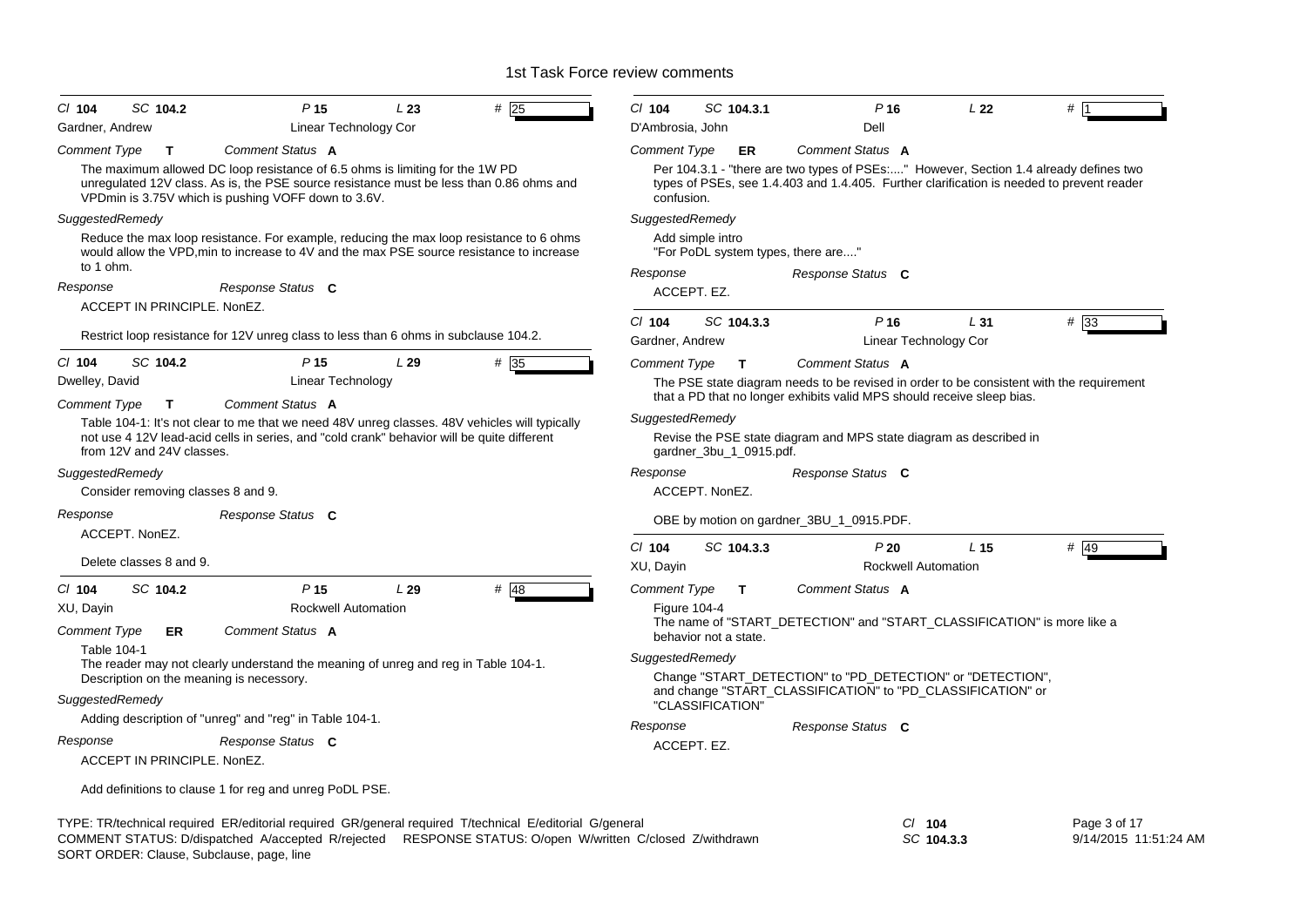| SC 104.3.3.4<br>$CI$ 104<br>Dwelley, David                                                                    | P <sub>17</sub><br>Linear Technology                                                                                                                                                    | L24             | # 36 | $CI$ 104<br>Dwelley, David                                                                                                                                                                                      | SC 104.3.3.5                         | P <sub>18</sub><br>Linear Technology                                                                                                                                     | L38             | $#$ 39 |  |
|---------------------------------------------------------------------------------------------------------------|-----------------------------------------------------------------------------------------------------------------------------------------------------------------------------------------|-----------------|------|-----------------------------------------------------------------------------------------------------------------------------------------------------------------------------------------------------------------|--------------------------------------|--------------------------------------------------------------------------------------------------------------------------------------------------------------------------|-----------------|--------|--|
| Comment Type<br>Е                                                                                             | Comment Status A<br>mr_ prefix is inherited from PoE and is meaningless here                                                                                                            |                 |      | <b>Comment Type</b>                                                                                                                                                                                             | T                                    | <b>Comment Status A</b><br>tclass_watchdog_timer is unlike other timer names - "watchdog" is superfluous                                                                 |                 |        |  |
| SuggestedRemedy<br>Remove mr_ prefixes throughout                                                             |                                                                                                                                                                                         |                 |      | SuggestedRemedy                                                                                                                                                                                                 | Change to "tclass_timer" throughout. |                                                                                                                                                                          |                 |        |  |
| Response<br>ACCEPT. EZ.                                                                                       | Response Status C                                                                                                                                                                       |                 |      | Response<br>ACCEPT. EZ.                                                                                                                                                                                         |                                      | Response Status C                                                                                                                                                        |                 |        |  |
| SC 104.3.3.4<br>$CI$ 104<br>Dwelley, David                                                                    | P <sub>17</sub><br>Linear Technology                                                                                                                                                    | L <sub>25</sub> | # 37 | $Cl$ 104<br>Dwelley, David                                                                                                                                                                                      | SC 104.3.3.6                         | P20<br><b>Linear Technology</b>                                                                                                                                          | L <sub>12</sub> | # $40$ |  |
| <b>Comment Type</b><br>т                                                                                      | Comment Status A<br>MPS stands for "maintain power signature" - with the new sleep mode, this isn't directly<br>relevent - "maintain full voltage signature" is perhaps more descriptie |                 |      | <b>Comment Type</b>                                                                                                                                                                                             | T.                                   | Comment Status A<br>Figure 104-4 (PSE state machine): mr_pse_enable term in exit of IDLE state is redundant<br>since Imr_pse_enable globally leads to the DISABLED state |                 |        |  |
| SuggestedRemedy<br>Change MPS to MFVS throughout                                                              |                                                                                                                                                                                         |                 |      | SuggestedRemedy                                                                                                                                                                                                 |                                      | Change exit condition to pse_ready only.                                                                                                                                 |                 |        |  |
| Response<br>ACCEPT. NonEZ.                                                                                    | Response Status C                                                                                                                                                                       |                 |      | Response<br>ACCEPT. EZ.                                                                                                                                                                                         |                                      | Response Status C                                                                                                                                                        |                 |        |  |
| Use MVS instead of MFVS.<br>Also change MPDO to MVDO.                                                         |                                                                                                                                                                                         |                 |      | $Cl$ 104<br>Dwelley, David                                                                                                                                                                                      | SC 104.3.3.6                         | P20<br>Linear Technology                                                                                                                                                 | L38             | # 41   |  |
| # 38<br>P <sub>18</sub><br>SC 104.3.3.4<br>L <sub>18</sub><br>$CI$ 104<br>Dwelley, David<br>Linear Technology |                                                                                                                                                                                         |                 |      | <b>Comment Type</b><br><b>Comment Status A</b><br>T.<br>Exit from POWER UP state to POWER ON state: Itpon timer done term is redundant<br>since tpon_timer_done exits to RESTART_DELAY without other conditions |                                      |                                                                                                                                                                          |                 |        |  |
| <b>Comment Type</b><br>Е.                                                                                     | Comment Status A<br>"If true then valid. If false then invalid" is unnecessarily terse.                                                                                                 |                 |      | SuggestedRemedy                                                                                                                                                                                                 | Remove !tpon_timer_done term         |                                                                                                                                                                          |                 |        |  |
| SuggestedRemedy                                                                                               | Change to "True indicates that valid class information was received."                                                                                                                   |                 |      | Response<br>ACCEPT. EZ.                                                                                                                                                                                         |                                      | Response Status C                                                                                                                                                        |                 |        |  |
| Response<br>ACCEPT. EZ.                                                                                       | Response Status C                                                                                                                                                                       |                 |      |                                                                                                                                                                                                                 |                                      |                                                                                                                                                                          |                 |        |  |

*SC* **104.3.3.6**

Page 4 of 17 9/14/2015 11:51:24 AM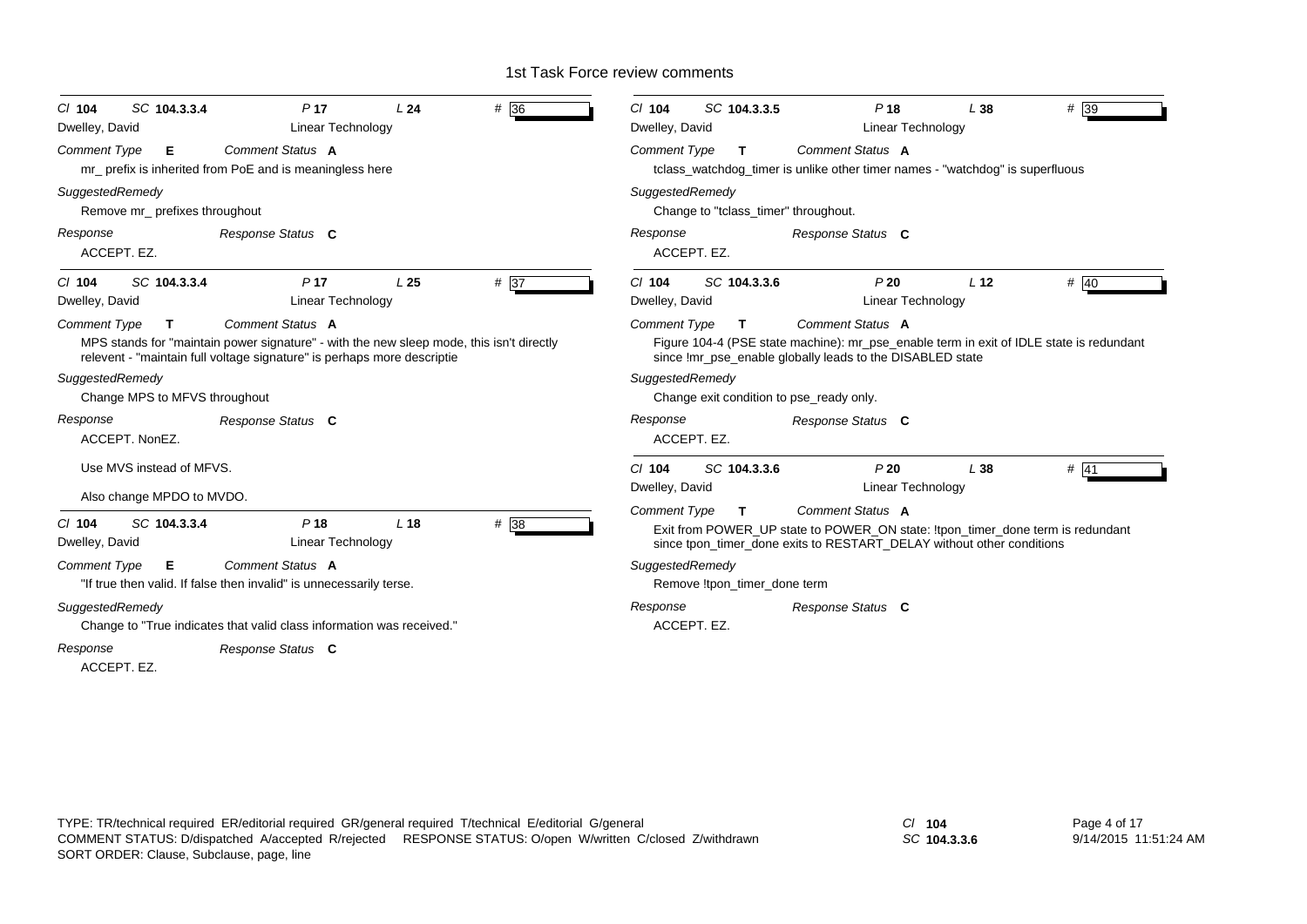| SC 104.3.4<br>P <sub>21</sub><br># 18<br>$CI$ 104<br>L <sub>1</sub>                                                                                                 | $Cl$ 104<br>SC 104.3.4<br>P <sub>22</sub><br># 17<br>L <sub>1</sub>                          |
|---------------------------------------------------------------------------------------------------------------------------------------------------------------------|----------------------------------------------------------------------------------------------|
| Linear Technology Cor<br>Gardner, Andrew                                                                                                                            | Linear Technology Cor<br>Gardner, Andrew                                                     |
| Comment Status D<br><b>Comment Type</b><br>$\mathbf{T}$                                                                                                             | Comment Status A<br><b>Comment Type</b><br>$\mathbf{T}$                                      |
| The detection state diagram shown in Figure 104-5 incorporates a new timer called<br>vsig_hold_timer, but the value for this timer is not specified in Table 104-2. | There are several TBDs in Table 104-2.                                                       |
| SuggestedRemedy                                                                                                                                                     | SuggestedRemedy                                                                              |
| Add an entry to Table 104-2 for the vsig_hold_timer as proposed in                                                                                                  | Replace the TBDs with limits as proposed in gardner_3bu_3_0915.pdf.                          |
| gardner_3bu_3_0915.pdf.                                                                                                                                             | Response<br>Response Status C                                                                |
| Proposed Response<br>Response Status <b>Z</b>                                                                                                                       | ACCEPT. NonEz.                                                                               |
| REJECT.                                                                                                                                                             | OBE by motion on gardner_3BU_2_0915.PDF.                                                     |
| This comment was WITHDRAWN by the commenter.                                                                                                                        | Only Items 8 and 9 addressed in gardner_3bu_1_0915.pdf.                                      |
| NonEZ.                                                                                                                                                              | $Cl$ 104<br>SC 104.3.4.1<br>#26<br>P <sub>21</sub><br>L 42                                   |
| C/ 104<br>SC 104.3.4<br>P <sub>21</sub><br>$L$ 46<br># 9                                                                                                            | Gardner, Andrew<br><b>Linear Technology Cor</b>                                              |
| Gardner, Andrew<br>Linear Technology Cor                                                                                                                            | Comment Status A<br><b>Comment Type</b><br>$\mathbf{T}$                                      |
| Comment Status A<br><b>Comment Type</b><br>$\mathbf{T}$                                                                                                             | Item 2 in Table 104-2, short circuit current, only needs a max limit. The minimum is implied |
| The slew rate specification for Idetect in Table 104-2 is TBD.                                                                                                      | by the max value for item 3, valid test probe current.                                       |
| SuggestedRemedy                                                                                                                                                     | SuggestedRemedy                                                                              |
| Replace the TBD for Idetect max slew rate with the value proposed in                                                                                                | Remove 20mA from the minimum value column for item 2 in Table 104-2.                         |
| gardner_3bu_2_0915.pdf.                                                                                                                                             | Response<br>Response Status C                                                                |
| Response<br>Response Status C                                                                                                                                       | ACCEPT. NonEz.                                                                               |
| ACCEPT. NonEz.                                                                                                                                                      | P <sub>22</sub><br>$Cl$ 104<br>SC 104.3.6<br>L <sub>53</sub><br># $42$                       |
| OBE by motion on gardner_3bu_2_0915.pdf.                                                                                                                            | Linear Technology<br>Dwelley, David                                                          |
| $# \overline{34}$<br>$Cl$ 104<br>SC 104.3.4<br>P <sub>22</sub><br>L <sub>1</sub>                                                                                    | <b>Comment Type</b><br>Comment Status A<br>Е                                                 |
| <b>Linear Technology Cor</b><br>Gardner, Andrew                                                                                                                     | "electrical limits set out in Table"<br>"set out" is unneeded                                |
| Comment Status D<br><b>Comment Type</b><br>$\mathbf{T}$                                                                                                             | SuggestedRemedy                                                                              |
| The maximum output capacitance of 1nF allowed during detection in Table 104-2 may be                                                                                | Remove "set out"                                                                             |
| limiting.                                                                                                                                                           | Response<br>Response Status C                                                                |
| SuggestedRemedy                                                                                                                                                     | ACCEPT. NonEz.                                                                               |
| Change the value as proposed in gardner_3bu_3_0915.pdf.                                                                                                             |                                                                                              |
| <b>Proposed Response</b><br>Response Status Z<br>REJECT.                                                                                                            |                                                                                              |
| This comment was WITHDRAWN by the commenter.                                                                                                                        |                                                                                              |
| NonEz.                                                                                                                                                              |                                                                                              |

TYPE: TR/technical required ER/editorial required GR/general required T/technical E/editorial G/general *Cl* **104** SORT ORDER: Clause, Subclause, page, line COMMENT STATUS: D/dispatched A/accepted R/rejected RESPONSE STATUS: O/open W/written C/closed Z/withdrawn

*SC* **104.3.6**

Page 5 of 17 9/14/2015 11:51:24 AM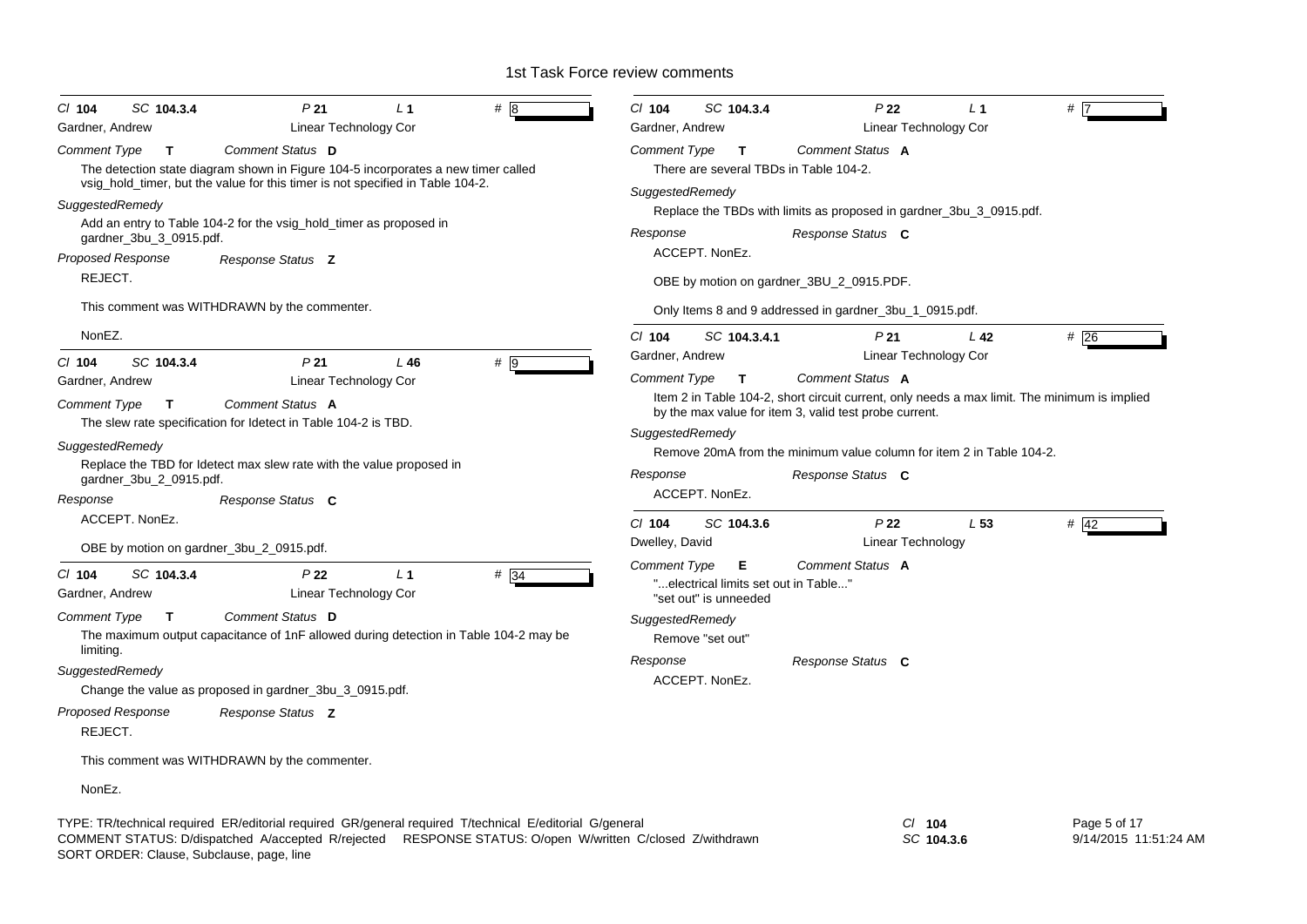| SC 104.3.6<br>$Cl$ 104                                              | P23                                                                    | $\perp$ 1                                  | #<br>50             | $Cl$ 104                                     | SC 104.3.6                                                   | P23                                                                                                                                                                                                                                                                              | L7  | $#$ 51 |  |  |
|---------------------------------------------------------------------|------------------------------------------------------------------------|--------------------------------------------|---------------------|----------------------------------------------|--------------------------------------------------------------|----------------------------------------------------------------------------------------------------------------------------------------------------------------------------------------------------------------------------------------------------------------------------------|-----|--------|--|--|
| XU, Dayin                                                           | <b>Rockwell Automation</b>                                             |                                            |                     | XU, Dayin                                    |                                                              | <b>Rockwell Automation</b>                                                                                                                                                                                                                                                       |     |        |  |  |
| Comment Type<br>ER<br>Table reference error                         | Comment Status A                                                       |                                            |                     | <b>Comment Type</b><br>Table 104-3           | ER                                                           | Comment Status A                                                                                                                                                                                                                                                                 |     |        |  |  |
| SuggestedRemedy                                                     | Change table reference from "Table 104-5" to "Table 104-3"             |                                            |                     |                                              |                                                              | Adjust the item sequence in this table so that the reader can read it in a more logical way.<br>Also consider the item sequence in Table 104-6. The reader may read these two tables<br>together in the end. So try to make these two tables organized to be read more easily in |     |        |  |  |
| Response<br>ACCEPT. NonEz.                                          | Response Status C                                                      |                                            |                     | parallel.<br>SuggestedRemedy                 |                                                              |                                                                                                                                                                                                                                                                                  |     |        |  |  |
| SC 104.3.6<br>$CI$ 104                                              | P23                                                                    | $L$ 41                                     | #28                 |                                              | 1. Move item 4 before Item 2<br>2. Move item 5 before Item 3 |                                                                                                                                                                                                                                                                                  |     |        |  |  |
| Gardner, Andrew                                                     | Linear Technology Cor                                                  |                                            |                     | Response                                     |                                                              | Response Status C                                                                                                                                                                                                                                                                |     |        |  |  |
| <b>Comment Type</b><br>$\mathbf{T}$                                 |                                                                        |                                            | ACCEPT. NonEz.      |                                              |                                                              |                                                                                                                                                                                                                                                                                  |     |        |  |  |
| Items 2 & 5 in Table 104-3 are TBDs.                                |                                                                        |                                            |                     | $Cl$ 104                                     | SC 104.3.6                                                   | $P$ 23-24                                                                                                                                                                                                                                                                        |     | # 29   |  |  |
| SuggestedRemedy                                                     |                                                                        |                                            |                     | Gardner, Andrew                              |                                                              | <b>Linear Technology Cor</b>                                                                                                                                                                                                                                                     |     |        |  |  |
| Replace the TBDs with limits as proposed in gardner_3bu_2_0915.pdf. |                                                                        |                                            |                     |                                              | Comment Status D<br><b>Comment Type</b><br>$\mathbf{T}$      |                                                                                                                                                                                                                                                                                  |     |        |  |  |
| Response                                                            |                                                                        | Items 8, 9, and 11 are TBD in Table 104-3. |                     |                                              |                                                              |                                                                                                                                                                                                                                                                                  |     |        |  |  |
| ACCEPT. NonEz.                                                      |                                                                        |                                            |                     | SuggestedRemedy                              |                                                              |                                                                                                                                                                                                                                                                                  |     |        |  |  |
|                                                                     | OBE by motion on gardner_3BU_1_0915.PDF.                               |                                            |                     |                                              |                                                              | Replace TBDs with limits as proposed in gardner_3bu_3_0915.pdf.                                                                                                                                                                                                                  |     |        |  |  |
| SC 104.3.6<br>$CI$ 104<br>XU, Dayin                                 | P23<br><b>Rockwell Automation</b>                                      | L <sub>42</sub>                            | # $\overline{52}$   | <b>Proposed Response</b><br>REJECT.          |                                                              | Response Status Z                                                                                                                                                                                                                                                                |     |        |  |  |
| <b>Comment Type</b><br>ER<br>Subclause reference error.             | Comment Status A                                                       |                                            |                     | This comment was WITHDRAWN by the commenter. |                                                              |                                                                                                                                                                                                                                                                                  |     |        |  |  |
| SuggestedRemedy                                                     |                                                                        |                                            |                     | NonEz.                                       |                                                              |                                                                                                                                                                                                                                                                                  |     |        |  |  |
|                                                                     | Not sure there is a subclause that could be referenced for this item 5 |                                            |                     | $Cl$ 104                                     | SC 104.3.6                                                   | P <sub>24</sub>                                                                                                                                                                                                                                                                  | L23 | # 53   |  |  |
| Response                                                            | Response Status C                                                      |                                            |                     | <b>Rockwell Automation</b><br>XU, Dayin      |                                                              |                                                                                                                                                                                                                                                                                  |     |        |  |  |
| ACCEPT. NonEz.<br>Use 104.3.4 instead.                              |                                                                        |                                            | <b>Comment Type</b> | ER.<br>Subclause 104.3.6.5 reference error   | Comment Status A                                             |                                                                                                                                                                                                                                                                                  |     |        |  |  |
|                                                                     |                                                                        |                                            |                     | SuggestedRemedy                              |                                                              | Change subclause reference "104.3.6.5" to "104.3.6.4" for item 18 and 19 in Table 104-3                                                                                                                                                                                          |     |        |  |  |
|                                                                     |                                                                        |                                            |                     | Response                                     | ACCEPT. NonEz.                                               | Response Status C                                                                                                                                                                                                                                                                |     |        |  |  |

*SC* **104.3.6**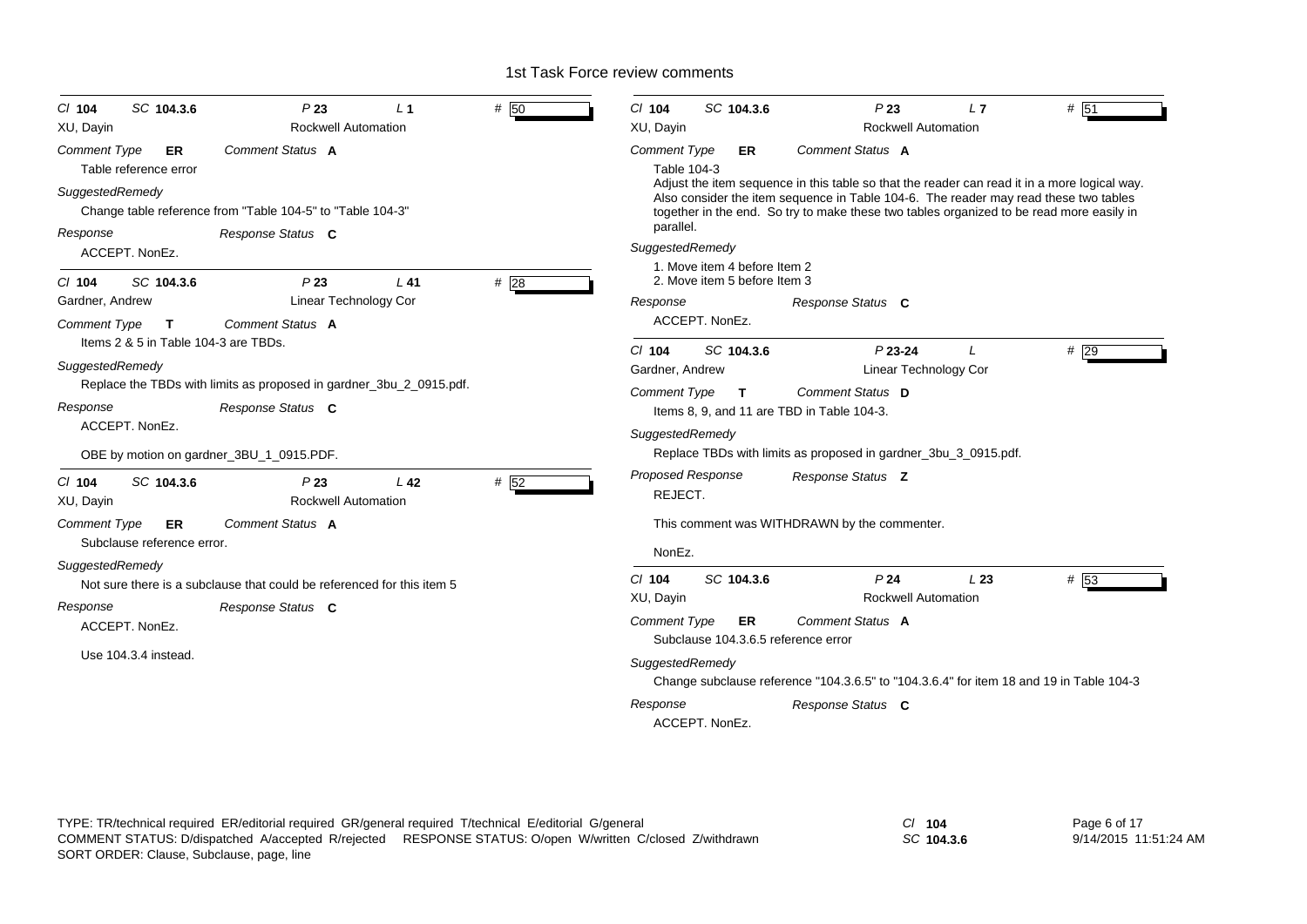| SC 104.3.6.2<br>P24<br>$#$ 27<br>$CI$ 104<br>L39<br>Gardner, Andrew<br>Linear Technology Cor                                                                         | $Cl$ 104<br>SC 104.3.7.1<br>P <sub>25</sub><br>$# \overline{32}$<br>L43<br>Linear Technology Cor<br>Gardner, Andrew                                                                        |
|----------------------------------------------------------------------------------------------------------------------------------------------------------------------|--------------------------------------------------------------------------------------------------------------------------------------------------------------------------------------------|
| Comment Status A<br>Comment Type<br>$\mathbf{T}$                                                                                                                     | Comment Status A<br>Comment Type<br>$\mathsf{T}$                                                                                                                                           |
| The limits for ripple noise in Table 104-3 are TBD.                                                                                                                  | The requirements for MPS need to be re-evaluated given the requirement to maintain a<br>reduced power level at the PI when a PD goes to sleep.                                             |
| SuggestedRemedy<br>Replace the TBDs with limits as proposed in gardner_3bu_2_0915.pdf.                                                                               | SuggestedRemedy<br>Reword subclause 104.3.7.1 as described in gardner_3bu_1_0915.pdf.                                                                                                      |
| Response<br>Response Status C<br>ACCEPT. NonEz.                                                                                                                      | Response<br>Response Status C<br>ACCEPT. NonEz.                                                                                                                                            |
| OBE by motion on gardner_3BU_2_0915.PDF.                                                                                                                             | OBE by motion on gardner_3BU_1_0915.PDF.                                                                                                                                                   |
| #30<br>SC 104.3.6.6<br>$CI$ 104<br>P 25<br>L <sub>16</sub><br>Linear Technology Cor<br>Gardner, Andrew                                                               | See gardner_3bu_1_0915.pdf first                                                                                                                                                           |
| <b>Comment Type</b><br>Comment Status A<br>T.<br>The value for the test resistor specified in 104.3.6.6 is TBD.                                                      | $Cl$ 104<br>SC 104.4.1<br>P26<br>$#$ 3<br>I<br>Dell<br>D'Ambrosia, John                                                                                                                    |
| SuggestedRemedy<br>Replace the TBD with the value proposed in gardner_3bu_0915.pdf.                                                                                  | Comment Status A<br><b>Comment Type</b><br><b>ER</b><br>PDs are already defined in 802.3. See 1.4.402 and 1.4.404                                                                          |
| Response Status C<br>Response<br>ACCEPT. NonEz.                                                                                                                      | SuggestedRemedy<br>add definitions to 1.4 for types of PDs for PoDL                                                                                                                        |
| OBE by motion on gardner_3BU_1_0915.PDF.                                                                                                                             | Response<br>Response Status C<br>ACCEPT. NonEZ.                                                                                                                                            |
| See wakeup and sleep presentation first<br>gardner_3bu_1_0915.pdf                                                                                                    | Changes to clause 1 per the draft with defs.                                                                                                                                               |
| SC 104.3.7<br>P25<br>L 38<br># 31<br>$CI$ 104<br>Gardner, Andrew<br>Linear Technology Cor                                                                            | C/ 104<br>L <sub>1</sub><br>SC 104.4.3<br>P28<br># 6<br>Gardner, Andrew<br>Linear Technology Cor                                                                                           |
| Comment Status A<br><b>Comment Type</b><br>T<br>Removing power entirely from the PI in the absence of MPS is incompatible with the<br>regirements for a sleeping PD. | Comment Status A<br>Comment Type<br>T.<br>The PD state diagram needs to be revised to be consistent with the new requirement that a<br>sleeping PD remove its MPS prior to entering sleep. |
| SuggestedRemedy<br>Reword subclause 104.3.7 as described in gardner_3bu_1_0915.pdf.                                                                                  | SuggestedRemedy<br>Revise the PD state diagram as proposed in gardner_3bu_1_0915.pdf.                                                                                                      |
| Response<br>Response Status C<br>ACCEPT, NonEz.                                                                                                                      | Response<br>Response Status C<br>ACCEPT, NonEz.                                                                                                                                            |
| OBE by motion on gardner_3BU_1_0915.PDF.                                                                                                                             | OBE by motion on gardner_3BU_1_0915.PDF.                                                                                                                                                   |
| See gardner_3bu_1_0915.pdf first                                                                                                                                     | See gardner_3bu_1_0915.pdf first                                                                                                                                                           |
|                                                                                                                                                                      |                                                                                                                                                                                            |

TYPE: TR/technical required ER/editorial required GR/general required T/technical E/editorial G/general *Cl* **104** *SC* **104.4.3** Page 7 of 17 9/14/2015 11:51:24 AM SORT ORDER: Clause, Subclause, page, line COMMENT STATUS: D/dispatched A/accepted R/rejected RESPONSE STATUS: O/open W/written C/closed Z/withdrawn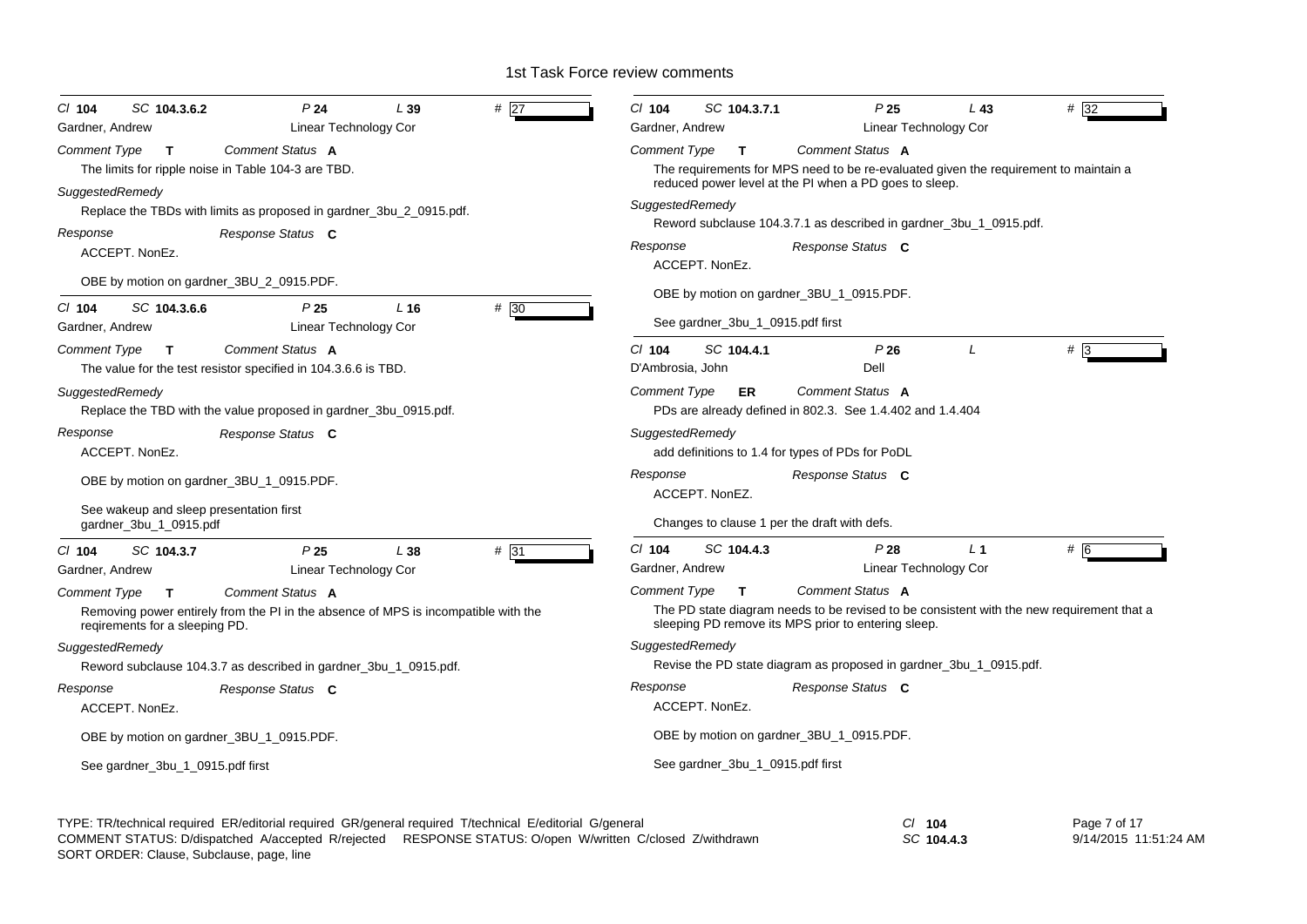| # 10                                                                                                                                                                                                                                                                                       | SC 104.4.4                                                                                                                                                                                                                                       |
|--------------------------------------------------------------------------------------------------------------------------------------------------------------------------------------------------------------------------------------------------------------------------------------------|--------------------------------------------------------------------------------------------------------------------------------------------------------------------------------------------------------------------------------------------------|
| SC 104.4.3.1                                                                                                                                                                                                                                                                               | P29                                                                                                                                                                                                                                              |
| P26                                                                                                                                                                                                                                                                                        | # 12                                                                                                                                                                                                                                             |
| L <sub>27</sub>                                                                                                                                                                                                                                                                            | L <sub>17</sub>                                                                                                                                                                                                                                  |
| $Cl$ 104                                                                                                                                                                                                                                                                                   | $Cl$ 104                                                                                                                                                                                                                                         |
| Linear Technology Cor                                                                                                                                                                                                                                                                      | Gardner, Andrew                                                                                                                                                                                                                                  |
| Gardner, Andrew                                                                                                                                                                                                                                                                            | Linear Technology Cor                                                                                                                                                                                                                            |
| <b>Comment Type</b>                                                                                                                                                                                                                                                                        | <b>Comment Type</b>                                                                                                                                                                                                                              |
| Comment Status A                                                                                                                                                                                                                                                                           | Comment Status A                                                                                                                                                                                                                                 |
| $\mathbf{T}$                                                                                                                                                                                                                                                                               | T                                                                                                                                                                                                                                                |
| The overview of the PD's behavior needs to be revised in order to be consistent with                                                                                                                                                                                                       | The PD detection signature characteristics listed in Tables 104-4 and 104-5 conflict with                                                                                                                                                        |
| requirements for a sleeping PD.                                                                                                                                                                                                                                                            | the voltage required for a sleeping PHY (3.3V).                                                                                                                                                                                                  |
| SuggestedRemedy                                                                                                                                                                                                                                                                            | SuggestedRemedy                                                                                                                                                                                                                                  |
| Replace with baseline text as proposed in gardner_3bu_1.pdf.                                                                                                                                                                                                                               | Revise the limits in Table 104-4 and 104-5 as proposed in gardner_3bu_1_0915.pdf.                                                                                                                                                                |
| Response                                                                                                                                                                                                                                                                                   | Response                                                                                                                                                                                                                                         |
| Response Status C                                                                                                                                                                                                                                                                          | Response Status C                                                                                                                                                                                                                                |
| ACCEPT, NonEz.                                                                                                                                                                                                                                                                             | ACCEPT. NonEz.                                                                                                                                                                                                                                   |
| OBE by motion on gardner_3BU_1_0915.PDF.                                                                                                                                                                                                                                                   | OBE by motion on gardner_3BU_1_0915.PDF.                                                                                                                                                                                                         |
| See gardner 3bu 1 0915.pdf first                                                                                                                                                                                                                                                           | See gardner 3bu 1 0915.pdf first                                                                                                                                                                                                                 |
| SC 104.4.4                                                                                                                                                                                                                                                                                 | SC 104.4.4                                                                                                                                                                                                                                       |
| P29                                                                                                                                                                                                                                                                                        | $Cl$ 104                                                                                                                                                                                                                                         |
| # 111                                                                                                                                                                                                                                                                                      | P29                                                                                                                                                                                                                                              |
| L <sub>1</sub>                                                                                                                                                                                                                                                                             | # 13                                                                                                                                                                                                                                             |
| $CI$ 104                                                                                                                                                                                                                                                                                   | L <sub>37</sub>                                                                                                                                                                                                                                  |
| Linear Technology Cor                                                                                                                                                                                                                                                                      | Gardner, Andrew                                                                                                                                                                                                                                  |
| Gardner, Andrew                                                                                                                                                                                                                                                                            | Linear Technology Cor                                                                                                                                                                                                                            |
| Comment Status A<br><b>Comment Type</b><br>$\mathbf{T}$<br>The baseline text in this subclause needs to be revised to reflect the requirements for<br>wakeup from the PD sleep.<br>SuggestedRemedy<br>Revise the baseline text in subclause 104.4.4 as proposed in gardner_3bu_1_0915.pdf. | Comment Status D<br><b>Comment Type</b><br>T<br>The min limit for Cbad in Table 104-5 is TBD.<br>SuggestedRemedy<br>Replace the Cbad min TBD with the limit proposed in gardner 3bu 3 0915.pdf.<br><b>Proposed Response</b><br>Response Status Z |
| Response<br>Response Status C<br>ACCEPT. NonEz.                                                                                                                                                                                                                                            | PROPOSED REJECT.<br>This comment was WITHDRAWN by the commenter.                                                                                                                                                                                 |
| OBE by motion on gardner_3BU_1_0915.PDF.<br>See gardner_3bu_1_0915.pdf first                                                                                                                                                                                                               | NonEz.                                                                                                                                                                                                                                           |

*SC* **104.4.4**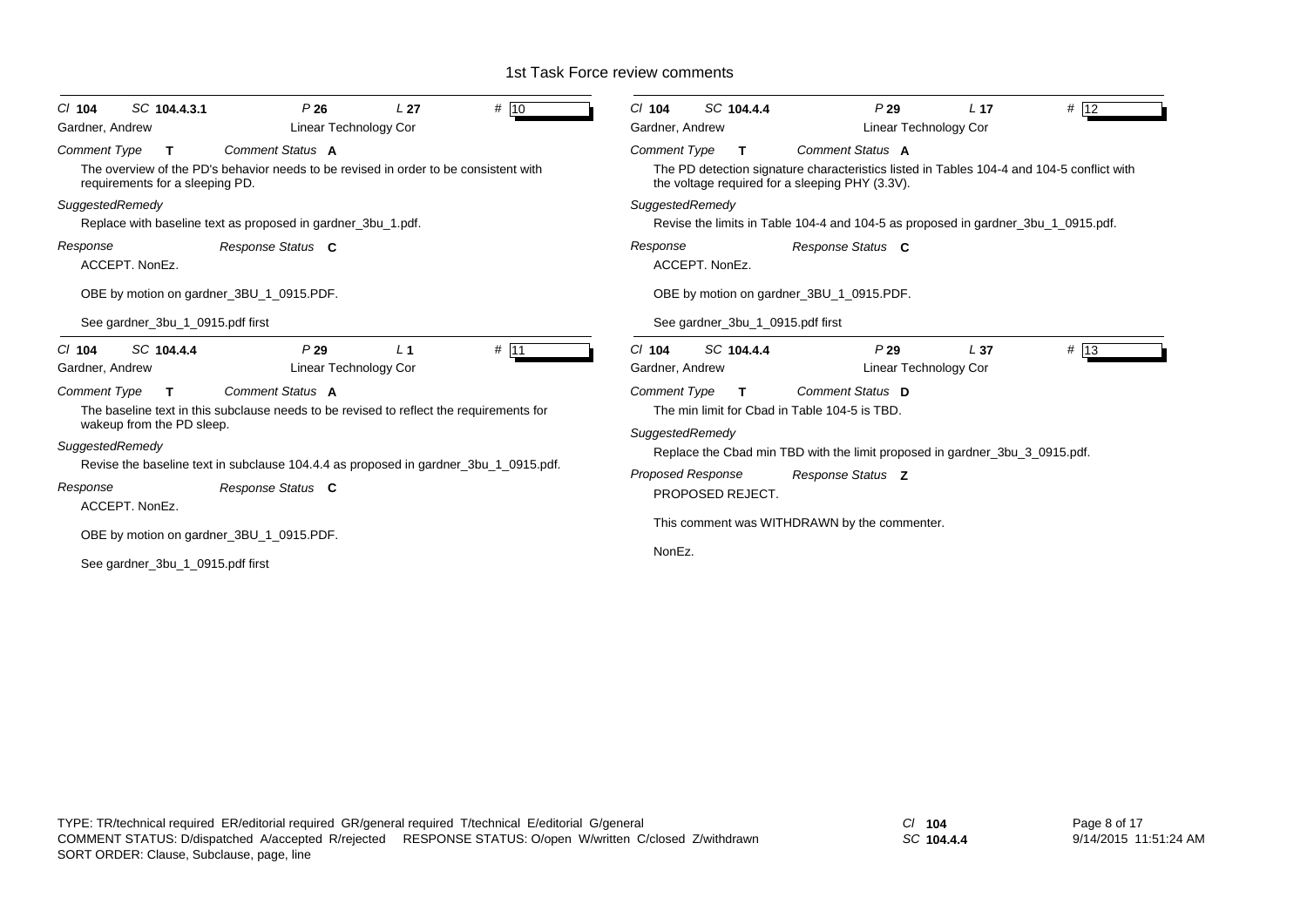| CI 104<br>SC 104.4.6<br>XU, Dayin                                                                                                                                                                                                                                                                    | P29<br>Rockwell Automation                                                                              | L 48                                                                                                                                                                   | # 58                                                                                                                                                                                                                                                                                                                                        | $CI$ 104<br>Gardner, Andrew                        | SC 104.4.6                                                       | P29                                                                                                            | L 6<br>Linear Technology Cor            | # 5          |  |  |
|------------------------------------------------------------------------------------------------------------------------------------------------------------------------------------------------------------------------------------------------------------------------------------------------------|---------------------------------------------------------------------------------------------------------|------------------------------------------------------------------------------------------------------------------------------------------------------------------------|---------------------------------------------------------------------------------------------------------------------------------------------------------------------------------------------------------------------------------------------------------------------------------------------------------------------------------------------|----------------------------------------------------|------------------------------------------------------------------|----------------------------------------------------------------------------------------------------------------|-----------------------------------------|--------------|--|--|
| <b>Comment Type</b><br><b>ER</b>                                                                                                                                                                                                                                                                     | Comment Status A                                                                                        |                                                                                                                                                                        |                                                                                                                                                                                                                                                                                                                                             | <b>Comment Type</b>                                | Е                                                                | Comment Status A                                                                                               |                                         |              |  |  |
|                                                                                                                                                                                                                                                                                                      | Consider align the structure of this subclause to the subclause 104.3.6.                                |                                                                                                                                                                        |                                                                                                                                                                                                                                                                                                                                             |                                                    |                                                                  | The additional information column for Table 104-6 on page 29 is empty.                                         |                                         |              |  |  |
| The structure of 104.3.6<br>104.3.6.1 Output voltage<br>104.3.6.2 Power feeding ripple and noise<br>104.3.6.3 Overload current<br>104.3.6.4 Output current<br>104.3.6.5 Turn on time                                                                                                                 |                                                                                                         |                                                                                                                                                                        |                                                                                                                                                                                                                                                                                                                                             | SuggestedRemedy<br>each item.<br>Response          | ACCEPT. NonEz.                                                   | Populate the additional information column with references to the relevant subclauses for<br>Response Status C |                                         |              |  |  |
| 104.3.6.6 Turn off time<br>104.3.6.7 Continuous output power in POWER_ON state<br>104.3.6.8 PSE stability                                                                                                                                                                                            |                                                                                                         | $CI$ 104<br>Gardner, Andrew                                                                                                                                            | SC 104.4.6                                                                                                                                                                                                                                                                                                                                  | P30                                                | L48<br>Linear Technology Cor                                     | # 16                                                                                                           |                                         |              |  |  |
| The structure of 104.4.6<br>104.4.6.1 PD input voltage<br>104.4.6.2 Input average power<br>104.4.6.3 PD stability                                                                                                                                                                                    |                                                                                                         |                                                                                                                                                                        | Comment Status D<br><b>Comment Type</b><br>T.<br>The limits for items 6 and 7 in Table 104-6 are TBD.<br>SuggestedRemedy<br>Replace the TBDs for items 6 and 7 with limits proposed in gardner_3bu_3_0915.pdf.<br><b>Proposed Response</b><br>Response Status <b>Z</b><br>REJECT.<br>This comment was WITHDRAWN by the commenter.<br>NonEz. |                                                    |                                                                  |                                                                                                                |                                         |              |  |  |
| 104.4.6.4 PD ripple and noise<br>104.4.6.5 Input current<br>these two structure could be organized better for easy reading.                                                                                                                                                                          |                                                                                                         |                                                                                                                                                                        |                                                                                                                                                                                                                                                                                                                                             |                                                    |                                                                  |                                                                                                                |                                         |              |  |  |
| SuggestedRemedy<br>Here are suggested changes:                                                                                                                                                                                                                                                       |                                                                                                         |                                                                                                                                                                        |                                                                                                                                                                                                                                                                                                                                             |                                                    |                                                                  |                                                                                                                |                                         |              |  |  |
| Change the structure of 104.3.6 to<br>104.3.6.1 Output voltage<br>104.3.6.2 Output current<br>104.3.6.4 Overload current<br>104.3.6.5 Turn on time                                                                                                                                                   | 104.3.6.3 Power feeding ripple and noise                                                                |                                                                                                                                                                        |                                                                                                                                                                                                                                                                                                                                             | $CI$ 104<br>Gardner, Andrew<br><b>Comment Type</b> | SC 104.4.6<br>$\mathbf{T}$<br>Items 1-3 in Table 104-6 are TBDs. | P30<br>Comment Status A                                                                                        | L <sub>6</sub><br>Linear Technology Cor | # 14         |  |  |
| 104.3.6.6 Turn off time<br>104.3.6.7 Continuous output power in POWER_ON state<br>104.3.6.8 PSE stability<br>Change the structure of 104.4.6 to<br>104.4.6.1 PD input voltage<br>104.4.6.2 Input current<br>104.4.6.3 PD ripple and noise<br>104.4.6.4 Input average power<br>104.4.6.5 PD stability |                                                                                                         | SuggestedRemedy<br>Replace the TBDs for items 1-3 in Table 104-6 with limits proposed in<br>gardner_3bu_2_0915.pdf.<br>Response<br>Response Status C<br>ACCEPT. NonEz. |                                                                                                                                                                                                                                                                                                                                             |                                                    |                                                                  |                                                                                                                |                                         |              |  |  |
|                                                                                                                                                                                                                                                                                                      |                                                                                                         |                                                                                                                                                                        |                                                                                                                                                                                                                                                                                                                                             |                                                    |                                                                  |                                                                                                                |                                         |              |  |  |
|                                                                                                                                                                                                                                                                                                      |                                                                                                         |                                                                                                                                                                        | See presentation first                                                                                                                                                                                                                                                                                                                      | OBE by motion on gardner_3BU_2_0915.PDF.           |                                                                  |                                                                                                                |                                         |              |  |  |
| Response                                                                                                                                                                                                                                                                                             | Response Status C                                                                                       |                                                                                                                                                                        |                                                                                                                                                                                                                                                                                                                                             |                                                    |                                                                  |                                                                                                                |                                         |              |  |  |
| ACCEPT. NonEz.                                                                                                                                                                                                                                                                                       |                                                                                                         |                                                                                                                                                                        |                                                                                                                                                                                                                                                                                                                                             |                                                    |                                                                  |                                                                                                                |                                         |              |  |  |
|                                                                                                                                                                                                                                                                                                      | TYPE: TR/technical required ER/editorial required GR/general required T/technical E/editorial G/general |                                                                                                                                                                        |                                                                                                                                                                                                                                                                                                                                             |                                                    |                                                                  |                                                                                                                | $CI$ 104                                | Page 9 of 17 |  |  |

*SC* **104.4.6** 9/14/2015 11:51:24 AM SORT ORDER: Clause, Subclause, page, line COMMENT STATUS: D/dispatched A/accepted R/rejected RESPONSE STATUS: O/open W/written C/closed Z/withdrawn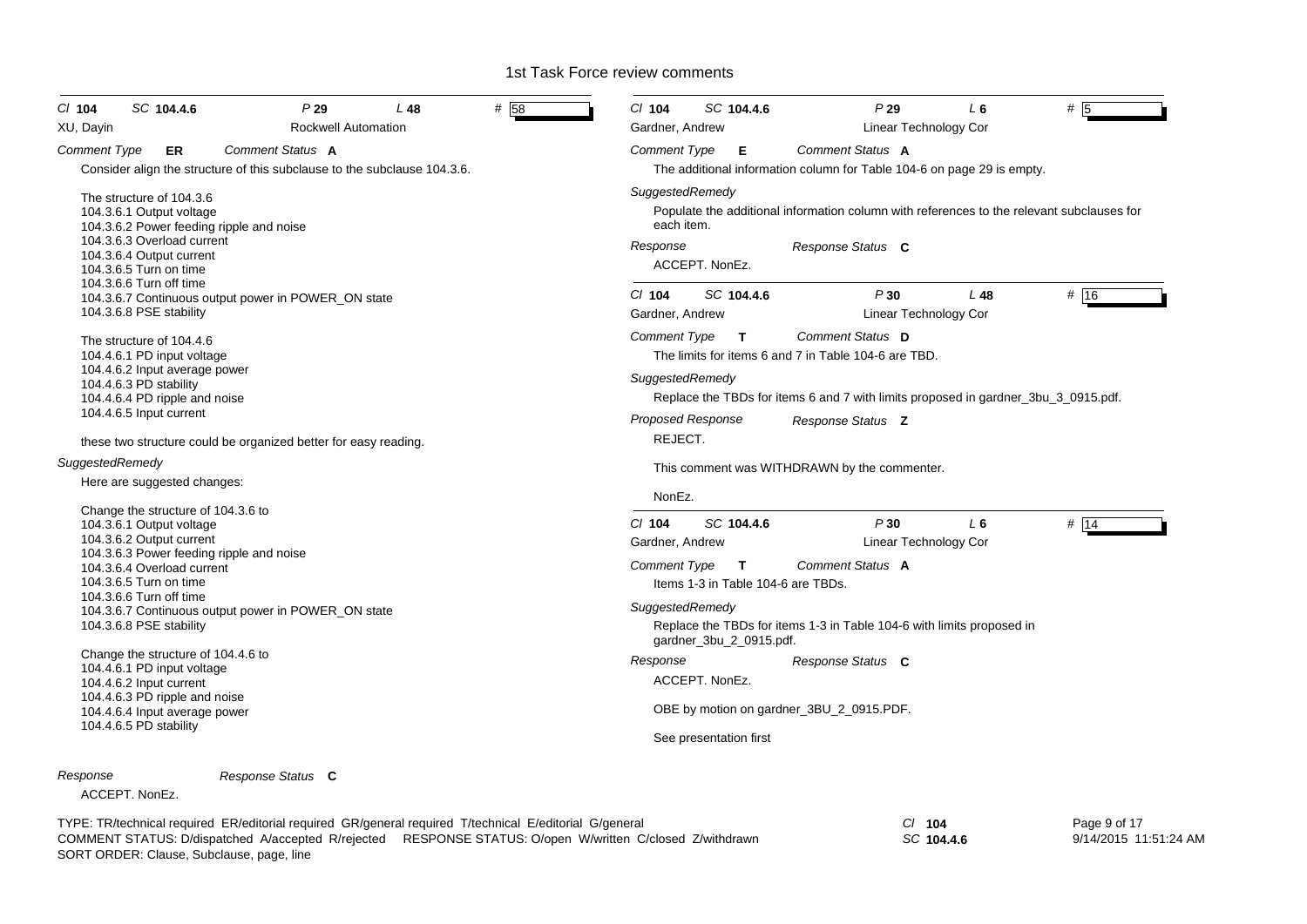| $Cl$ 104                    | SC 104.4.6                         | P31                                                                            | L <sub>6</sub>  | # 17 | $Cl$ 104                                                      | SC 104.4.7                              | P32                                                                                                                                                                               | L <sub>21</sub> | # 19   |
|-----------------------------|------------------------------------|--------------------------------------------------------------------------------|-----------------|------|---------------------------------------------------------------|-----------------------------------------|-----------------------------------------------------------------------------------------------------------------------------------------------------------------------------------|-----------------|--------|
| Gardner, Andrew             |                                    | Linear Technology Cor                                                          |                 |      | Gardner, Andrew                                               |                                         | Linear Technology Cor                                                                                                                                                             |                 |        |
| <b>Comment Type</b>         | T                                  | <b>Comment Status A</b>                                                        |                 |      | <b>Comment Type</b>                                           | $\mathbf{T}$                            | <b>Comment Status A</b>                                                                                                                                                           |                 |        |
|                             |                                    | The limits for items 8 and 9 in Table 104-6 are TBD.                           |                 |      |                                                               |                                         | The text in subclause 104.4.7 needs to be revised to state that valid MPS shall be                                                                                                |                 |        |
| SuggestedRemedy             |                                    | Replace the TBDs for items 8 and 9 in Table 104-6 with limits proposed in      |                 |      |                                                               | being proposed for the PSE.             | presented when the PD wishes to receive full-power at the MDI/PI. In addition, the MPS<br>requirements need to be revised to be consistent with the new MPS requirements that are |                 |        |
|                             | gardner_3bu_1_0915.pdf.            |                                                                                |                 |      | SuggestedRemedy                                               |                                         |                                                                                                                                                                                   |                 |        |
| Response                    |                                    | Response Status C                                                              |                 |      |                                                               |                                         | Revise the text in subclause 104.4.7 as proposed in gardner_3bu_1_0915.pdf.                                                                                                       |                 |        |
|                             | ACCEPT. NonEz.                     |                                                                                |                 |      | Response                                                      |                                         | Response Status C                                                                                                                                                                 |                 |        |
|                             |                                    | OBE by motion on gardner_3BU_1_0915.PDF.                                       |                 |      |                                                               | ACCEPT. NonEz.                          |                                                                                                                                                                                   |                 |        |
|                             | See presentation first             |                                                                                |                 |      |                                                               |                                         | OBE by motion on gardner_3BU_1_0915.PDF.                                                                                                                                          |                 |        |
| $Cl$ 104                    | SC 104.4.6.1                       | P31                                                                            | L <sub>22</sub> | # 15 |                                                               | See presentation first                  |                                                                                                                                                                                   |                 |        |
| Gardner, Andrew             |                                    | Linear Technology Cor                                                          |                 |      | $Cl$ 104                                                      | SC 104.5.1                              | P33                                                                                                                                                                               | $L_{\rm 8}$     | $#$ 94 |
| <b>Comment Type</b>         | Е                                  | Comment Status A                                                               |                 |      | Maguire, Valerie                                              |                                         | Siemon                                                                                                                                                                            |                 |        |
|                             |                                    | There appear to be extra carriage returns after subclause 104.4.6.1.           |                 |      | <b>Comment Type</b>                                           | Е                                       | Comment Status A                                                                                                                                                                  |                 |        |
| SuggestedRemedy             |                                    |                                                                                |                 |      |                                                               |                                         | I believe the convention is to use "shall" when a specification is mandatory.                                                                                                     |                 |        |
|                             | Remove the extra carriage returns. |                                                                                |                 |      | SuggestedRemedy                                               |                                         |                                                                                                                                                                                   |                 |        |
| Response                    |                                    | Response Status C                                                              |                 |      |                                                               | Consider replacing "must" with "shall". |                                                                                                                                                                                   |                 |        |
|                             | ACCEPT. NonEz.                     |                                                                                |                 |      | Response                                                      |                                         | Response Status C                                                                                                                                                                 |                 |        |
| $CI$ 104<br>Gardner, Andrew | SC 104.4.6.5                       | P32<br>Linear Technology Cor                                                   | L <sub>11</sub> | # 18 |                                                               | ACCEPT IN PRINCIPLE. NonEZ.             |                                                                                                                                                                                   |                 |        |
|                             |                                    |                                                                                |                 |      | This is related to PD isolation topic to be explored further. |                                         |                                                                                                                                                                                   |                 |        |
| <b>Comment Type</b>         | T                                  | Comment Status A<br>There is no corresponding entry in Table 104-6 for tsleep. |                 |      |                                                               |                                         |                                                                                                                                                                                   |                 |        |
| SuggestedRemedy             |                                    | Replace tsleep with a hard limit as proposed in gardner_3bu_1_0915.pdf.        |                 |      |                                                               |                                         |                                                                                                                                                                                   |                 |        |
| Response                    | ACCEPT. NonEz.                     | Response Status C                                                              |                 |      |                                                               |                                         |                                                                                                                                                                                   |                 |        |
|                             |                                    | OBE by motion on gardner_3BU_1_0915.PDF.                                       |                 |      |                                                               |                                         |                                                                                                                                                                                   |                 |        |
|                             | See presentation first             |                                                                                |                 |      |                                                               |                                         |                                                                                                                                                                                   |                 |        |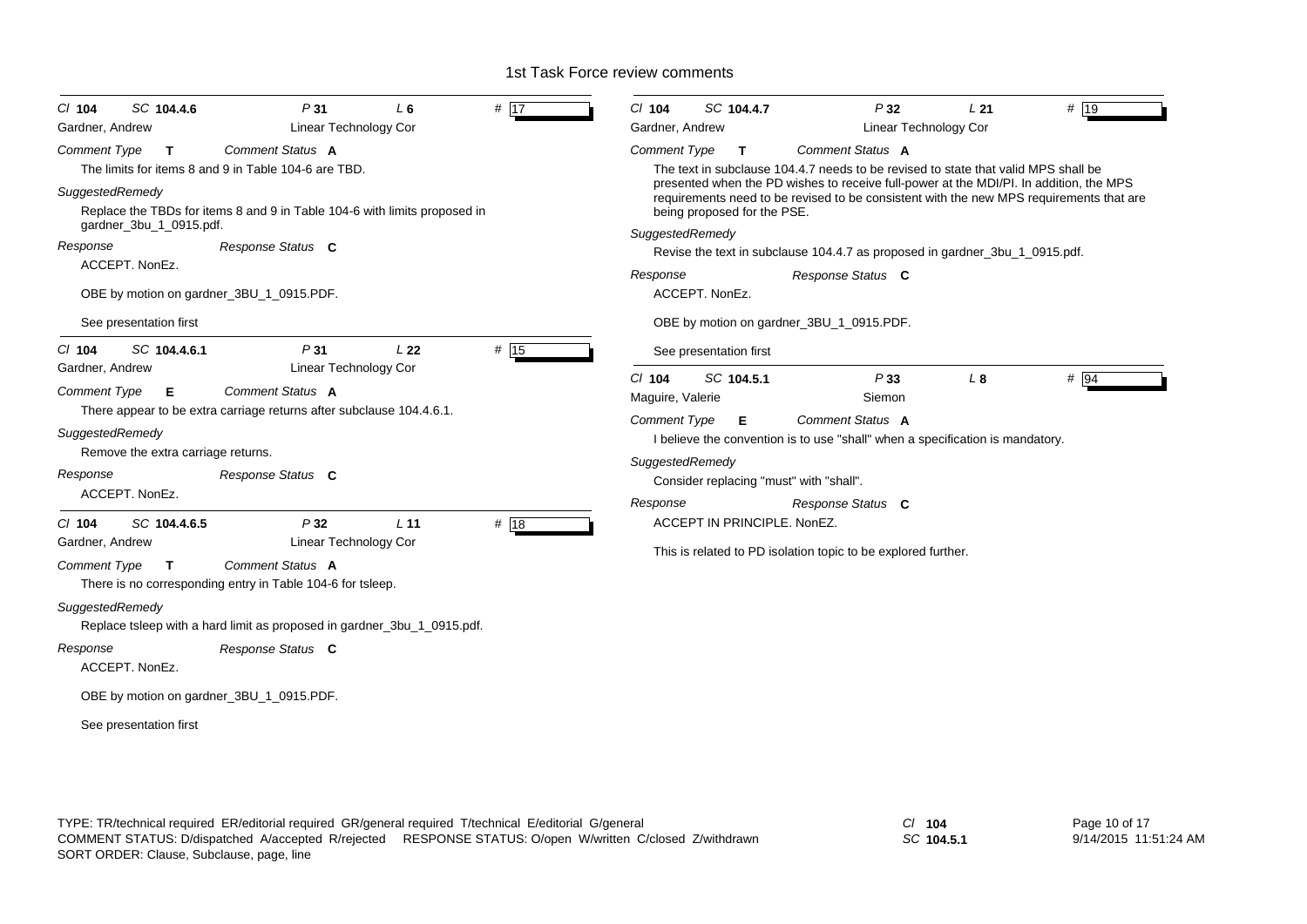| # 20<br>SC 104.5.3<br>P32<br>L <sub>47</sub><br>CI 104                                                                                                                                                                                                                                                                                                                                                                                                                                                                                    | $CI$ 104<br>SC 104.5.3.1<br>P33<br>$L_{9}$<br># 21                                                                                                                                                                                           |
|-------------------------------------------------------------------------------------------------------------------------------------------------------------------------------------------------------------------------------------------------------------------------------------------------------------------------------------------------------------------------------------------------------------------------------------------------------------------------------------------------------------------------------------------|----------------------------------------------------------------------------------------------------------------------------------------------------------------------------------------------------------------------------------------------|
| Linear Technology Cor<br>Gardner, Andrew                                                                                                                                                                                                                                                                                                                                                                                                                                                                                                  | Gardner, Andrew<br><b>Linear Technology Cor</b>                                                                                                                                                                                              |
| Comment Status A<br><b>Comment Type</b><br>T<br>The text "All other Ethernet physical layers should refer to their respective clauses for PHY<br>electrical specifications" is potententially problematic. For example, the transmitter test<br>fixtures called out in both 802.3bp and 802.3bw use DC coupled terminations or baluns.<br>SuggestedRemedy<br>Ask 802.3bw and 802.3bp to add low loss AC coupling capacitors into the transmitter test<br>fixtures in order to make them compatible with PoDL PSE and PD PHY transmitters. | Comment Status A<br><b>Comment Type</b><br>Е<br>Footnote 1 is informative.<br>SuggestedRemedy<br>Either move footnote 1 to an informative annex or delete it.<br>Response<br>Response Status C<br>ACCEPT. NonEz.                             |
| Response Status C<br>Response<br>ACCEPT IN PRINCIPLE, NonEz.                                                                                                                                                                                                                                                                                                                                                                                                                                                                              | Move to A-1.                                                                                                                                                                                                                                 |
| Accepting this comment results in no change to the draft.<br>Maintainance request for bw.<br>Comment lodged with bp.                                                                                                                                                                                                                                                                                                                                                                                                                      | $CI$ 104<br>SC 104.6.3.1<br>P35<br>L31<br># $ 54$<br><b>Rockwell Automation</b><br>XU, Dayin<br>Comment Status A<br><b>Comment Type</b><br>ER.<br>Figure 104-10 reference error                                                              |
| # 95<br>SC 104.5.3.1<br>P32<br>L50<br>CI 104<br>Linear Technology Cor<br>Gardner, Andrew                                                                                                                                                                                                                                                                                                                                                                                                                                                  | SuggestedRemedy<br>Change "Figure 104-10" to "Figure 104-9"                                                                                                                                                                                  |
| Comment Status A<br>Comment Type<br>T<br>Currently Clause 104 incorporates an amended return loss specification for 100BASE-T1<br>applications that use PoDL in order to relax the OCL requirement on the PoDL inductors by                                                                                                                                                                                                                                                                                                               | Response<br>Response Status C<br>ACCEPT. NonEz.                                                                                                                                                                                              |
| a factor of two. Given that the relative high-pass pole frequencies are the same for<br>1000BASE-T1, i.e. 10MHz HPF for 1000BASE-T1 vs. 1MHz HPF for 100BASE-T1, is there<br>any reason why we can't do something similar for the 1000BASE-T1 MDI RL for PoDL?                                                                                                                                                                                                                                                                            | P36<br>L7<br># 55<br>$Cl$ 104<br>SC 104.6.3.2<br>XU, Dayin<br>Rockwell Automation                                                                                                                                                            |
| SuggestedRemedy<br>Add an amended MDI return loss specification for 1000BASE-T1 PoDL applications as<br>follows:<br>Return loss >=<br>18-18*log10(20/f)dB for $2 \le f \le 20$<br>18dB for $20 \le f \le 100$<br>18-16.7log10(f/100)dB for $100 \le f \le 600$                                                                                                                                                                                                                                                                            | <b>Comment Type</b><br>Comment Status A<br>ER.<br>Change " pulling it PI port " to " pulling its PI port "<br>SuggestedRemedy<br>Change " pulling it PI port " to " pulling its PI port "<br>Response<br>Response Status C<br>ACCEPT. NonEz. |
| where f is in MHz.<br>Response Status C<br>Response<br>ACCEPT. NonEZ.                                                                                                                                                                                                                                                                                                                                                                                                                                                                     |                                                                                                                                                                                                                                              |
| OBE by motion on gardner_3BU_3_0915.PDF.                                                                                                                                                                                                                                                                                                                                                                                                                                                                                                  |                                                                                                                                                                                                                                              |
| See gardner_3bu_3_0915.pdf                                                                                                                                                                                                                                                                                                                                                                                                                                                                                                                |                                                                                                                                                                                                                                              |

TYPE: TR/technical required ER/editorial required GR/general required T/technical E/editorial G/general *Cl* **104** SORT ORDER: Clause, Subclause, page, line COMMENT STATUS: D/dispatched A/accepted R/rejected RESPONSE STATUS: O/open W/written C/closed Z/withdrawn

*SC* **104.6.3.2**

Page 11 of 17 9/14/2015 11:51:24 AM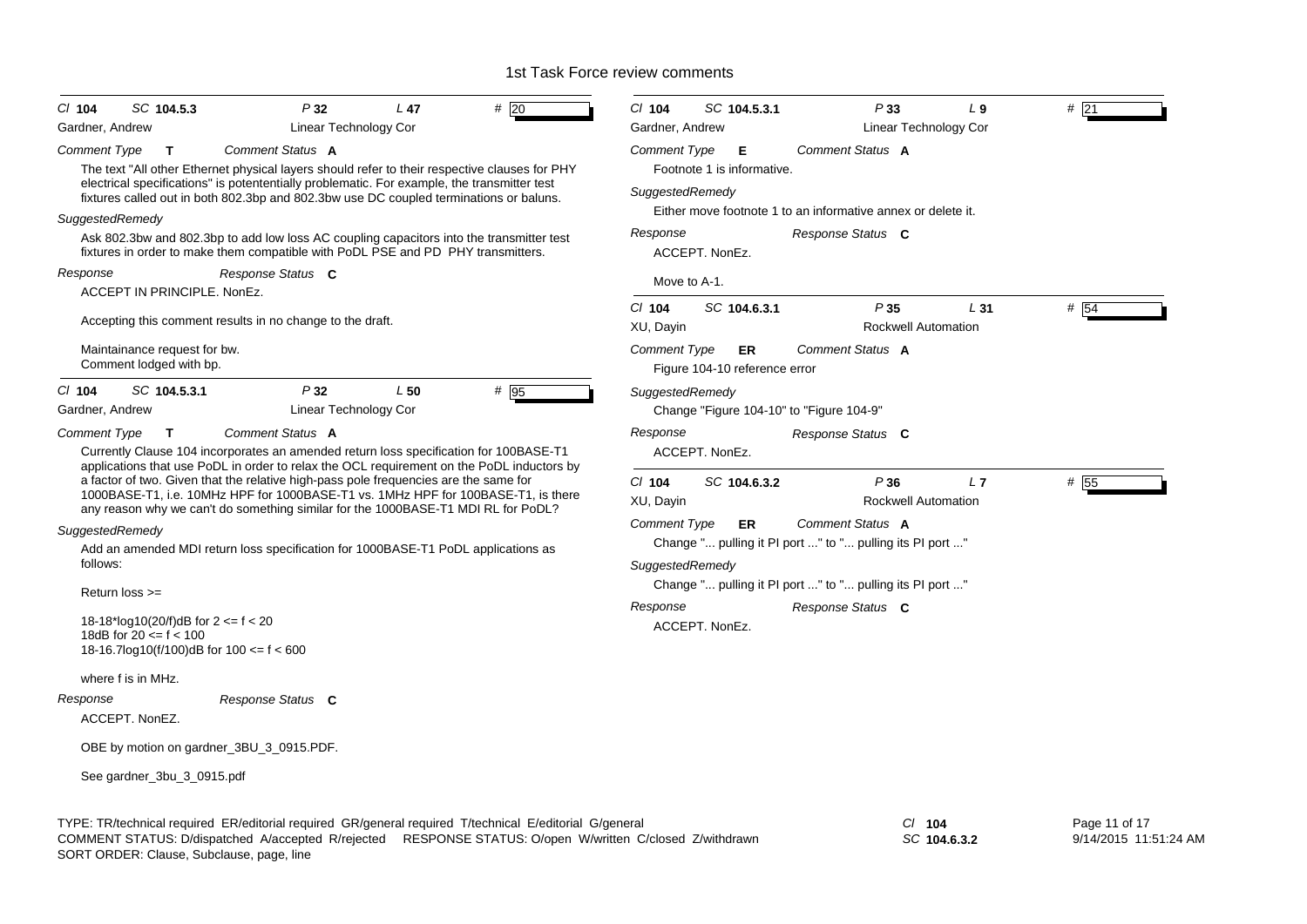| # 56<br>P36<br>SC 104.6.3.2<br>L8<br>$Cl$ 104<br>XU, Dayin<br><b>Rockwell Automation</b>                                                                                | P38<br># 57<br>$Cl$ 104<br>SC 104.6.4.3<br>L39<br>XU, Davin<br><b>Rockwell Automation</b>                           |
|-------------------------------------------------------------------------------------------------------------------------------------------------------------------------|---------------------------------------------------------------------------------------------------------------------|
| <b>Comment Type</b><br>Comment Status A<br>ER<br>Figure 104-11 reference error, line 34 has the same error.                                                             | <b>Comment Type</b><br>Comment Status A<br><b>ER</b><br>Figure reference error, has same error in line 50           |
| SuggestedRemedy<br>Change "Figure 104-11" to "Figure 104-10"<br>Response<br>Response Status C                                                                           | SuggestedRemedy<br>Line 39: change Figure 104-12 to Figure 104-11<br>Line 50: change Figure 104-13 to Figure 104-12 |
| ACCEPT. NonEz.                                                                                                                                                          | Response<br>Response Status C<br>ACCEPT. NonEz.                                                                     |
| $#$ 23<br>SC 104.6.3.4<br>P <sub>37</sub><br>L <sub>1</sub><br>$CI$ 104<br>Linear Technology Cor<br>Gardner, Andrew<br>Comment Status D<br>Comment Type<br>$\mathbf{T}$ | $\#$ 43<br>P39<br>$Cl$ 104<br>SC 104.6.4.3<br>L6<br>Linear Technology<br>Dwelley, David                             |
| The electrical limits in Table 104-7 are not compatible with the shunt capacitance<br>presented by a 100BASE-T1 PHY.                                                    | Comment Status A<br><b>Comment Type</b><br>Е<br>Table 104-8: type A and type B terms are used but never defined.    |
| SuggestedRemedy<br>Revise the electrical limits as proposed in gardner_3bu_4_0915.pdf.                                                                                  | SuggestedRemedy<br>Remove "type A" and "type B" and the parens around 100BASE-T1 and 1000BASE-T1.                   |
| Proposed Response<br>Response Status Z<br>REJECT.                                                                                                                       | Response<br>Response Status C<br>ACCEPT IN PRINCIPLE, NonEz.                                                        |
| This comment was WITHDRAWN by the commenter.<br>NonEz.                                                                                                                  | Type A and B to be defined in clause 1.<br>Remove references to 100 and 1000BASE-T1 in this table.                  |
| # $\overline{22}$<br>SC 104.6.3.4<br>P37<br>$Cl$ 104<br>L <sub>1</sub>                                                                                                  | $Cl$ 104<br>SC 104.6.4.4<br>$P$ 41<br>L <sub>12</sub><br># 24<br>Gardner, Andrew<br>Linear Technology Cor           |
| Linear Technology Cor<br>Gardner, Andrew<br>Comment Status D<br><b>Comment Type</b><br>$\mathbf{T}$<br>Item 3 has a TBD for the min limit.                              | Comment Status D<br><b>Comment Type</b><br>T<br>The baseline text for subclause 104.6.4.4 is TBD.                   |
| SuggestedRemedy                                                                                                                                                         | SuggestedRemedy<br>Incorporate the baseline text as proposed in gardner_3bu_4_0915.pdf.                             |
| Replace the item 3 TBD with the value proposed in gardner_3bu_4_0915.pdf.<br>Proposed Response<br>Response Status Z<br>REJECT.                                          | <b>Proposed Response</b><br>Response Status Z<br>REJECT.                                                            |
| This comment was WITHDRAWN by the commenter.<br>NonEz.                                                                                                                  | This comment was WITHDRAWN by the commenter.<br>NonEz.                                                              |

*SC* **104.6.4.4**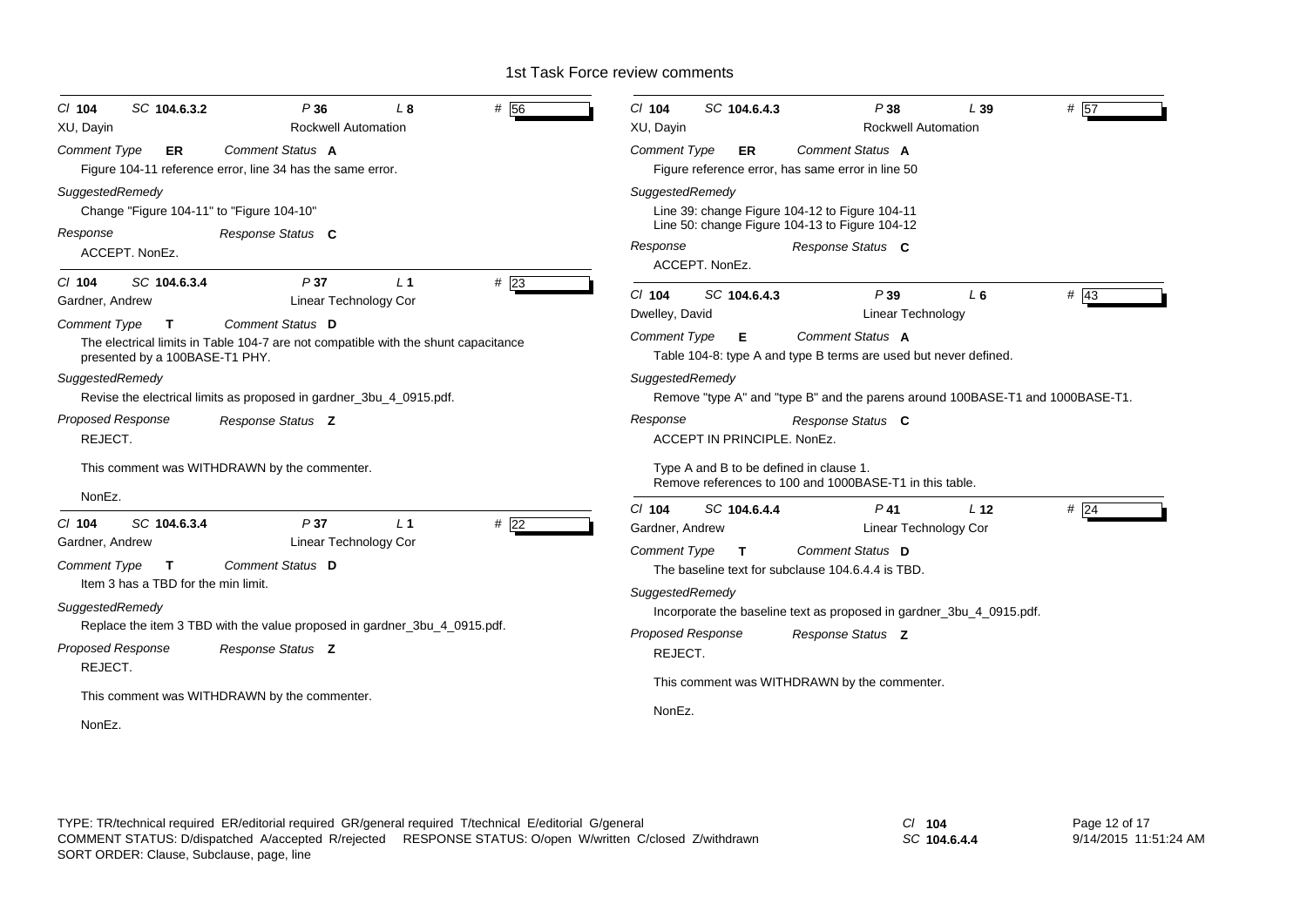| SC <sub>2</sub><br>$CI$ 104<br>Donahue, Curtis                                 | P <sub>15</sub><br>UNH-IOL                                                                                                                         | L30    | # 88 | SC 3.3.4<br>$CI$ 104<br>Donahue, Curtis                                                 | P <sub>18</sub><br>UNH-IOL                                                        | L29             | # 91 |  |
|--------------------------------------------------------------------------------|----------------------------------------------------------------------------------------------------------------------------------------------------|--------|------|-----------------------------------------------------------------------------------------|-----------------------------------------------------------------------------------|-----------------|------|--|
| <b>Comment Type</b><br>Е                                                       | Comment Status A<br>I believe there should be a space between the 12/24/48 and "V".                                                                |        |      | <b>Comment Type</b><br>Е                                                                | Comment Status A<br>"14.2.3.2" is an external reference and should be green.      |                 |      |  |
| SuggestedRemedy<br>consistent throughout draft.<br>FrameMaker: Use ctrl+space. | Change to "12 V", "24 V", and "48 V". Also happens in Table 104-6. Fix and make                                                                    |        |      | SuggestedRemedy<br>Response<br>ACCEPT. EZ.                                              | See comment. This also happens in 104.4.3.4.<br>Response Status C                 |                 |      |  |
| Response<br>ACCEPT. EZ.                                                        | Response Status C                                                                                                                                  |        |      | SC 3.3.6<br>$CI$ 104<br>Donahue, Curtis                                                 | $P$ 19<br>UNH-IOL                                                                 | L <sub>12</sub> | # 59 |  |
| SC 3.3.2<br>$CI$ 104<br>Donahue, Curtis                                        | $P$ 16<br>UNH-IOL                                                                                                                                  | $L$ 46 | #89  | <b>Comment Type</b><br>Е                                                                | <b>Comment Status A</b><br>Should "PD information byte" be "PD_information_byte"? |                 |      |  |
| <b>Comment Type</b><br>Е                                                       | Comment Status A<br>"21.5" is an external reference and should be green.                                                                           |        |      | SuggestedRemedy<br>See comment.                                                         |                                                                                   |                 |      |  |
| SuggestedRemedy                                                                | See comment. This also happens in 104.4.3.2.                                                                                                       |        |      | Response<br>ACCEPT. NonEz.                                                              | Response Status C                                                                 |                 |      |  |
| Response<br>ACCEPT. EZ.                                                        | FrameMaker: Right-click on text, Character > External.<br>Response Status C                                                                        |        |      | SC 3.3.6<br>$Cl$ 104<br>Donahue, Curtis<br><b>Comment Type</b><br>T.                    | P <sub>19</sub><br>UNH-IOL<br>Comment Status A                                    | L <sub>13</sub> | # 92 |  |
| SC 3.3.3<br>$CI$ 104<br>Donahue, Curtis                                        | P <sub>18</sub><br>UNH-IOL                                                                                                                         | L7     | # 90 | "Table 104-11" doesnt exist.<br>SuggestedRemedy<br>Update with correct cross-reference. |                                                                                   |                 |      |  |
| <b>Comment Type</b><br>Е<br>SuggestedRemedy                                    | Comment Status A<br>"IPort" and "ISleep" need to be capital "I" and subscript "Port" or "Sleep".<br>See comment. Make consistent throughout draft. |        |      | Response<br>ACCEPT. EZ.                                                                 | Response Status C                                                                 |                 |      |  |
| Response<br>ACCEPT. EZ.                                                        | Response Status C                                                                                                                                  |        |      |                                                                                         |                                                                                   |                 |      |  |

*SC* **3.3.6**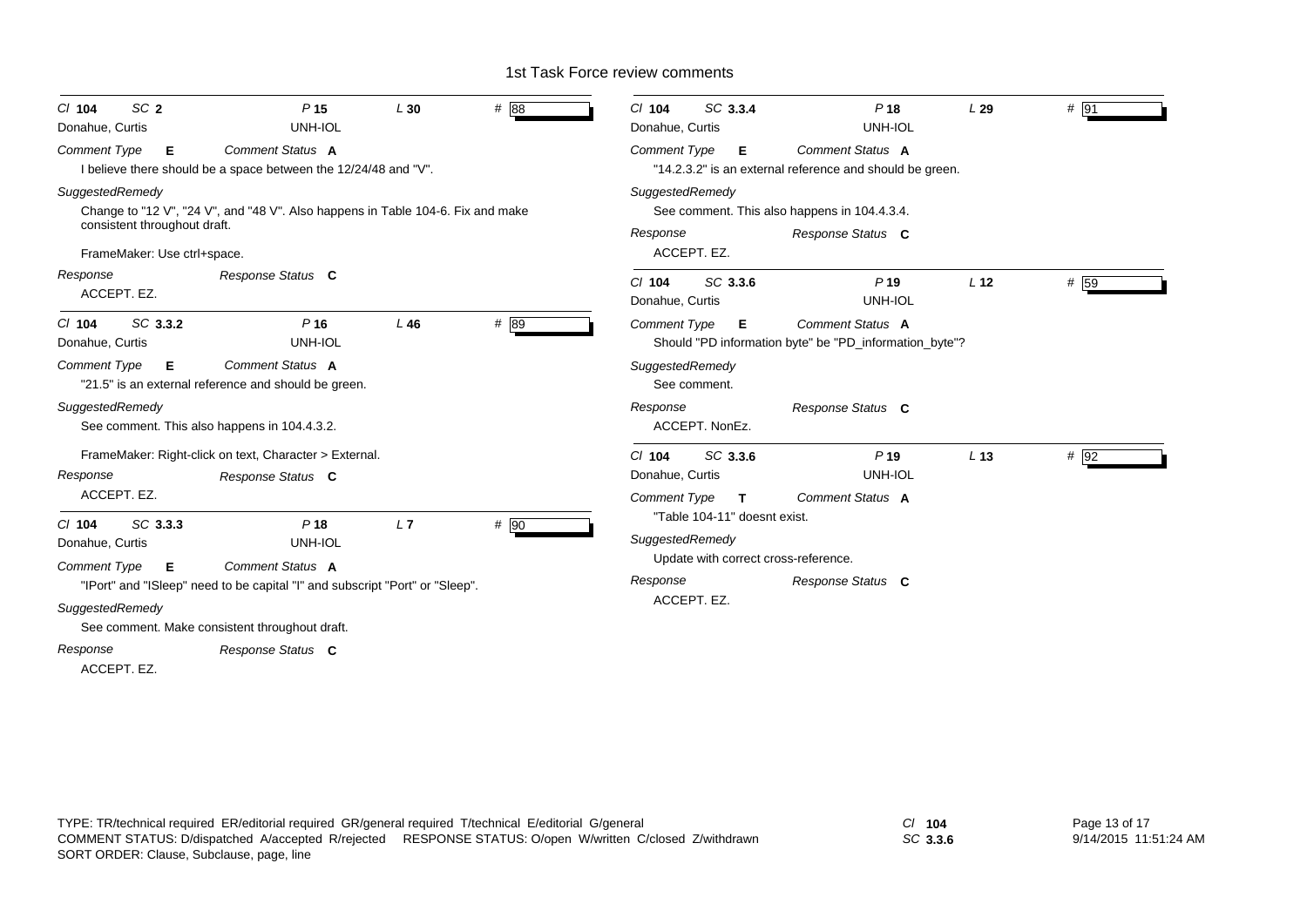| SC 3.4<br>$CI$ 104<br>Donahue, Curtis                        | P <sub>21</sub><br>UNH-IOL                                                                                                                                                                                           | L <sub>25</sub> | # 60 | C/ 104<br>SC 4.3.1<br>Donahue, Curtis                                             | P26<br>UNH-IOL                                                       | L29 | # 63                                   |
|--------------------------------------------------------------|----------------------------------------------------------------------------------------------------------------------------------------------------------------------------------------------------------------------|-----------------|------|-----------------------------------------------------------------------------------|----------------------------------------------------------------------|-----|----------------------------------------|
| <b>Comment Type</b><br>Е                                     | Comment Status A<br>"the link segment may not be called out to preserve clarity". I'm not sure I understand what<br>this is trying to tell the reader. Not mentioning the link segment preserves clarity? Is saying  |                 |      | <b>Comment Type</b><br>E<br>Remove "section" before "104.4.4".<br>SuggestedRemedy | Comment Status A                                                     |     |                                        |
| this even necessary?<br>SuggestedRemedy                      |                                                                                                                                                                                                                      |                 |      | See comment.                                                                      |                                                                      |     |                                        |
|                                                              | Remove last sentence of paragraph if its not necessary.                                                                                                                                                              |                 |      | Response                                                                          | Response Status C                                                    |     |                                        |
| Response                                                     | Response Status C                                                                                                                                                                                                    |                 |      | ACCEPT. NonEz.                                                                    |                                                                      |     |                                        |
| ACCEPT. NonEz.                                               |                                                                                                                                                                                                                      |                 |      | $Cl$ 104<br>SC 4.4                                                                | P29                                                                  | L8  | # 64                                   |
| SC 3.4.1<br>$CI$ 104                                         | P22                                                                                                                                                                                                                  | L <sub>2</sub>  | # 61 | Donahue, Curtis                                                                   | UNH-IOL                                                              |     |                                        |
| Donahue, Curtis                                              | UNH-IOL                                                                                                                                                                                                              |                 |      | Comment Type<br>E<br>Change "consists of" to "consists of".                       | Comment Status A                                                     |     |                                        |
| <b>Comment Type</b><br>Е                                     | Comment Status A<br>Table 104-2 on page 15 should have "(continued)" at the end since its split across 2 pages.<br>Same for Table 104-3 on pg 24, and Table 104-6 on pg 31.                                          |                 |      | SuggestedRemedy<br>See comment.                                                   |                                                                      |     |                                        |
| SuggestedRemedy                                              | See comment. I thought FrameMaker fixed this automatically, guess not.                                                                                                                                               |                 |      | Response<br>ACCEPT. NonEz.                                                        | Response Status C                                                    |     |                                        |
| Response<br>ACCEPT. NonEz.                                   | Response Status C                                                                                                                                                                                                    |                 |      | SC 4.5<br>$CI$ 104<br>Donahue, Curtis                                             | P29<br>UNH-IOL                                                       | L44 | # 66                                   |
| SC 3.6<br>$Cl$ 104<br>Donahue, Curtis                        | P <sub>22</sub><br>UNH-IOL                                                                                                                                                                                           | L46             | # 62 | Comment Type<br>Е<br>Remove "section" before "104.6".                             | Comment Status A                                                     |     |                                        |
| <b>Comment Type</b><br>Е<br>Remove "section" before "104.6". | Comment Status A                                                                                                                                                                                                     |                 |      | SuggestedRemedy<br>See comment.                                                   |                                                                      |     |                                        |
| SuggestedRemedy<br>See comment.                              |                                                                                                                                                                                                                      |                 |      | Response<br>ACCEPT. NonEz.                                                        | Response Status C                                                    |     |                                        |
| Response<br>ACCEPT. NonEz.                                   | Response Status C                                                                                                                                                                                                    |                 |      | $Cl$ 104<br>SC 4.6<br>Donahue, Curtis                                             | P29<br>UNH-IOL                                                       | L50 | # 65                                   |
|                                                              |                                                                                                                                                                                                                      |                 |      | Comment Type<br>- E                                                               | <b>Comment Status A</b><br>Change "shalloperate" to "shall operate". |     |                                        |
|                                                              |                                                                                                                                                                                                                      |                 |      | SuggestedRemedy<br>See comment.                                                   |                                                                      |     |                                        |
|                                                              |                                                                                                                                                                                                                      |                 |      | Response<br>ACCEPT. NonEz.                                                        | Response Status C                                                    |     |                                        |
| SORT ORDER: Clause, Subclause, page, line                    | TYPE: TR/technical required ER/editorial required GR/general required T/technical E/editorial G/general<br>COMMENT STATUS: D/dispatched A/accepted R/rejected RESPONSE STATUS: O/open W/written C/closed Z/withdrawn |                 |      |                                                                                   | C/ 104<br>SC 4.6                                                     |     | Page 14 of 17<br>9/14/2015 11:51:24 AM |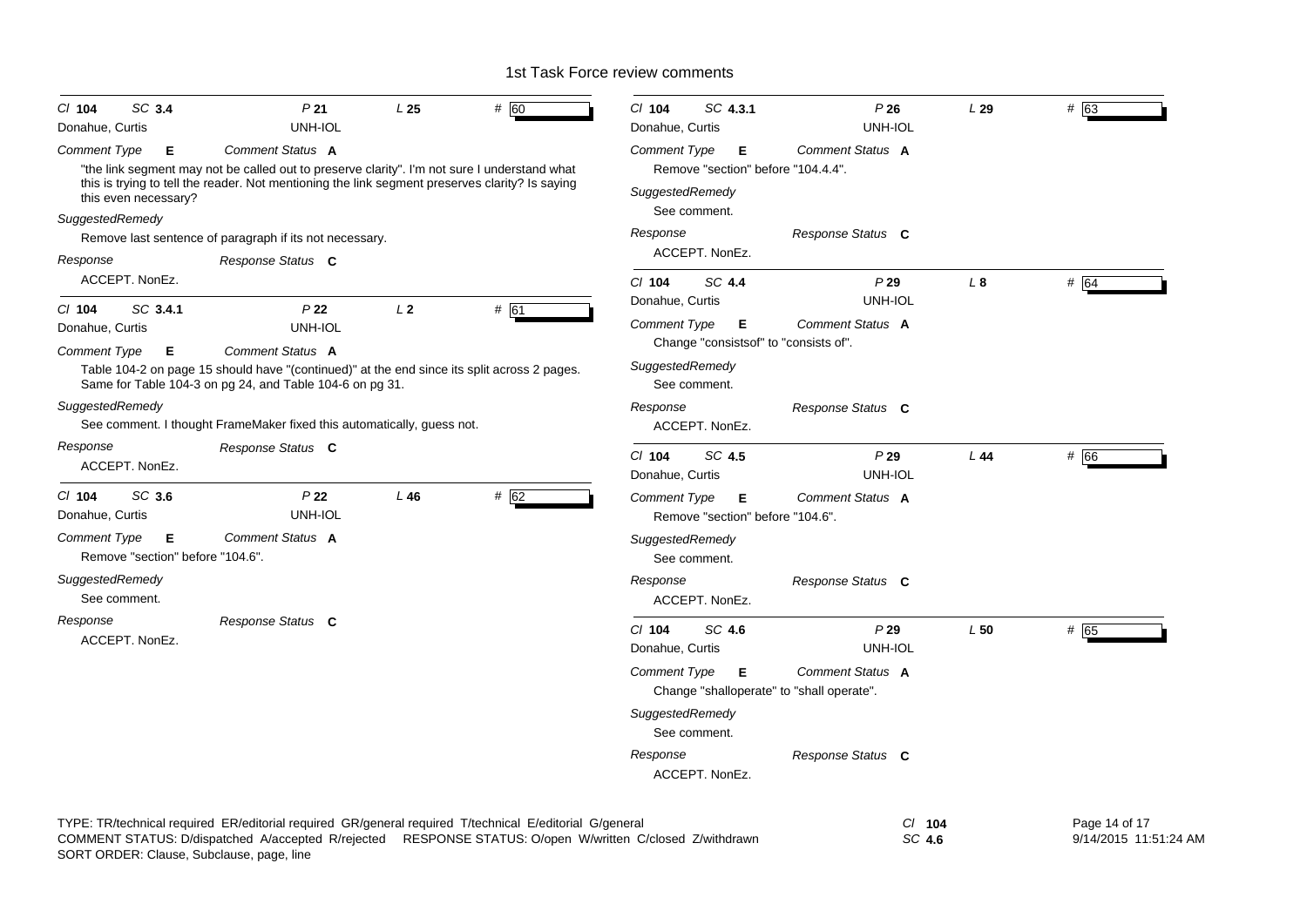| SC 4.6.3<br>P31<br>L36<br>$CI$ 104<br>UNH-IOL<br>Donahue, Curtis                                                                                                                                                     | # 67 | SC 5.3.1<br>$Cl$ 104<br>Donahue, Curtis                              | P33<br>UNH-IOL                                                                         | L <sub>1</sub>  | #71                                    |
|----------------------------------------------------------------------------------------------------------------------------------------------------------------------------------------------------------------------|------|----------------------------------------------------------------------|----------------------------------------------------------------------------------------|-----------------|----------------------------------------|
| Comment Status A<br><b>Comment Type</b><br>Е                                                                                                                                                                         |      | <b>Comment Type</b><br>E                                             | Comment Status A                                                                       |                 |                                        |
| There should be a multiplication operator before the "W" in equation 104-1.                                                                                                                                          |      | Font of Equation 104-2 doesnt seem right.                            |                                                                                        |                 |                                        |
| SuggestedRemedy<br>See comment.                                                                                                                                                                                      |      | SuggestedRemedy<br>Use appropriate font in equation 104-2.           |                                                                                        |                 |                                        |
| Response<br>Response Status C<br>ACCEPT IN PRINCIPLE, NonEz.                                                                                                                                                         |      | Response<br>ACCEPT. EZ.                                              | Response Status C                                                                      |                 |                                        |
| Conform to IEEE style guide                                                                                                                                                                                          |      | SC 5.3.1<br>$CI$ 104                                                 | P33                                                                                    | L <sub>12</sub> | # 70                                   |
| SC 4.6.3<br>P31<br>L <sub>42</sub><br>$Cl$ 104                                                                                                                                                                       | # 68 | Donahue, Curtis                                                      | UNH-IOL                                                                                |                 |                                        |
| UNH-IOL<br>Donahue, Curtis                                                                                                                                                                                           |      | <b>Comment Type</b><br>Е                                             | Comment Status A                                                                       |                 |                                        |
| Comment Status A<br>Comment Type<br>Е                                                                                                                                                                                |      |                                                                      | This paragraph has duplicate text and unnecessary carrage returns in the middle of it. |                 |                                        |
| Looks like the variable definitions for equaiton 104-1 is an inserted image, or the font is just<br>wonky. Additionally "W" is not defined.                                                                          |      | SuggestedRemedy                                                      | Remove "and under all operating conditions" on line 15, and fix the returns.           |                 |                                        |
| SuggestedRemedy                                                                                                                                                                                                      |      | Response                                                             | Response Status C                                                                      |                 |                                        |
| Fix font of variable. Add definition for "W".                                                                                                                                                                        |      | ACCEPT. NonEz.                                                       |                                                                                        |                 |                                        |
| Response Status C<br>Response<br>ACCEPT IN PRINCIPLE. NonEz.                                                                                                                                                         |      | $CI$ 104<br>SC 5.3.1<br>Donahue, Curtis                              | P33<br>UNH-IOL                                                                         | L <sub>13</sub> | #72                                    |
| Conform to IEEE style guide                                                                                                                                                                                          |      | Comment Type<br>Е                                                    | Comment Status A                                                                       |                 |                                        |
| $CI$ 104<br>SC 5.3.1<br>P32<br>L <sub>54</sub>                                                                                                                                                                       | # 69 |                                                                      | "Equation 104-1" should be "Equation 104-2".                                           |                 |                                        |
| UNH-IOL<br>Donahue, Curtis                                                                                                                                                                                           |      | SuggestedRemedy                                                      |                                                                                        |                 |                                        |
| Comment Status A<br><b>Comment Type</b><br>Е                                                                                                                                                                         |      | See comment.                                                         |                                                                                        |                 |                                        |
| Theres a "1" representing a footnote marker but the footnote text is on the following page.                                                                                                                          |      | Response                                                             | Response Status C                                                                      |                 |                                        |
| SuggestedRemedy                                                                                                                                                                                                      |      | ACCEPT. EZ.                                                          |                                                                                        |                 |                                        |
| Use correct style in FrameMaker to keep footnote at the bottom of the page that the<br>marker resides.                                                                                                               |      | C/ 104<br>SC 6.2<br>Donahue, Curtis                                  | P34<br><b>UNH-IOL</b>                                                                  | L30             | #73                                    |
| Response<br>Response Status C                                                                                                                                                                                        |      |                                                                      | Comment Status A                                                                       |                 |                                        |
| ACCEPT. NonEz.                                                                                                                                                                                                       |      | <b>Comment Type</b><br>Е<br>"Figure 104-9" should be "Figure 104-8". |                                                                                        |                 |                                        |
| Use keep with next on the footnote                                                                                                                                                                                   |      | SuggestedRemedy<br>See comment.                                      |                                                                                        |                 |                                        |
|                                                                                                                                                                                                                      |      | Response<br>ACCEPT. EZ.                                              | Response Status C                                                                      |                 |                                        |
| TYPE: TR/technical required ER/editorial required GR/general required T/technical E/editorial G/general<br>COMMENT STATUS: D/dispatched A/accepted R/rejected RESPONSE STATUS: O/open W/written C/closed Z/withdrawn |      |                                                                      | СI<br>SC 6.2                                                                           | 104             | Page 15 of 17<br>9/14/2015 11:51:24 AM |

SORT ORDER: Clause, Subclause, page, line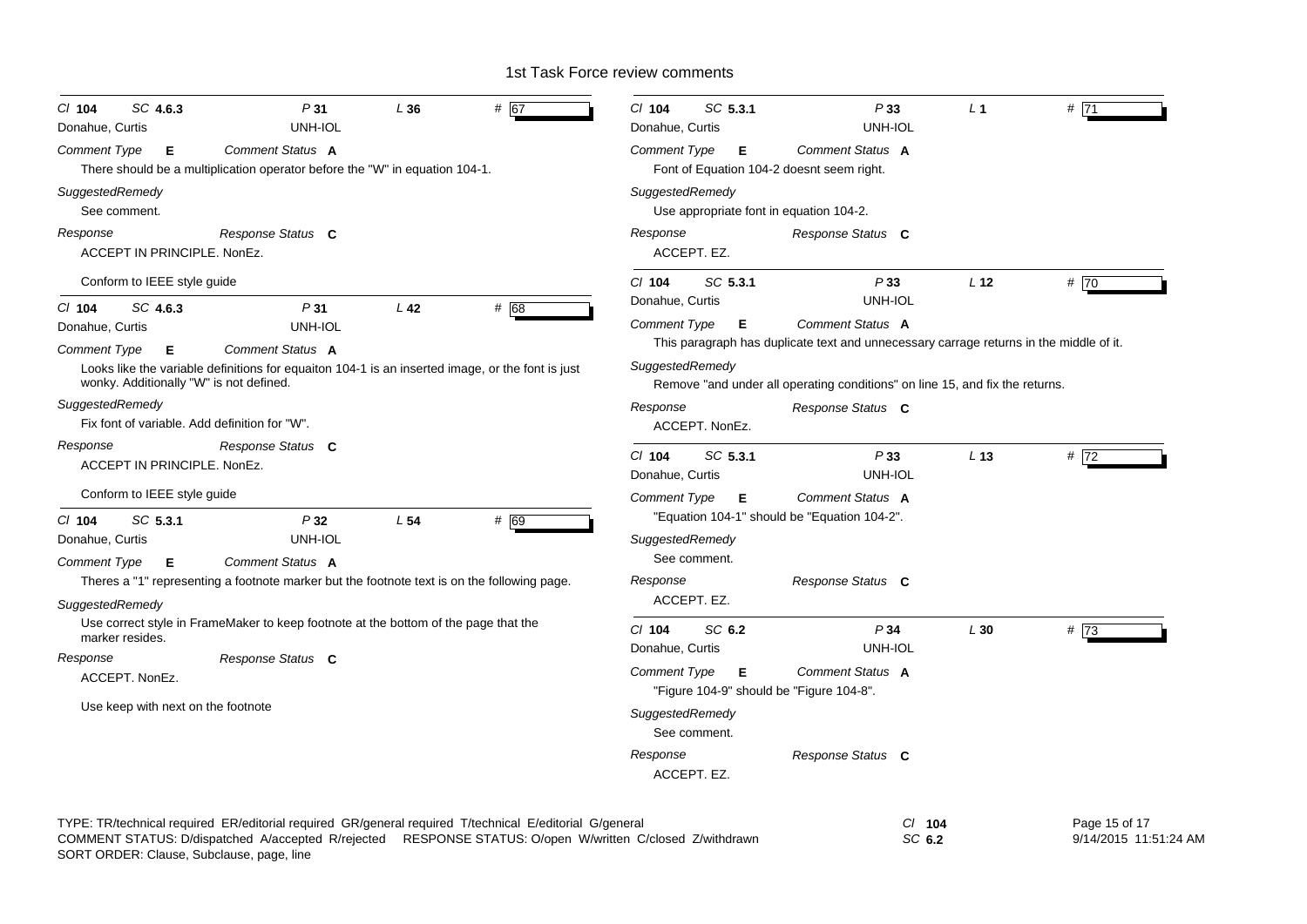| SC 6.3.1<br>P35<br>$Cl$ 104<br>Donahue, Curtis<br>UNH-IOL                           | $L$ 10          | # $\overline{74}$ | $Cl$ 104<br>SC 6.4.3<br>Donahue, Curtis                         | P38<br>UNH-IOL                                             | L <sub>12</sub> | #78  |
|-------------------------------------------------------------------------------------|-----------------|-------------------|-----------------------------------------------------------------|------------------------------------------------------------|-----------------|------|
| Comment Status A<br>Comment Type<br>Е<br>"Figure 104-10" should be "figure 104-9".  |                 |                   | Comment Type<br>Е<br>"Figure 104-13" should be "Figure 104-12". | Comment Status A                                           |                 |      |
| SuggestedRemedy<br>See comment.                                                     |                 |                   | SuggestedRemedy<br>See comment.                                 |                                                            |                 |      |
| Response<br>Response Status C<br>ACCEPT. EZ.                                        |                 |                   | Response<br>ACCEPT. EZ.                                         | Response Status C                                          |                 |      |
| SC 6.3.2<br>P35<br>$Cl$ 104<br>Donahue, Curtis<br>UNH-IOL                           | L 39            | #75               | SC 99<br>$Cl$ 104<br>Donahue, Curtis                            | P <sub>1</sub><br>UNH-IOL                                  | L22             | # 81 |
| Comment Type<br>Comment Status A<br>Е<br>"Figure 104-11" should be "Figure 104-10". |                 |                   | Comment Type<br>E<br>The Draft version in the text is D1.1.     | Comment Status A                                           |                 |      |
| SuggestedRemedy<br>See comment.                                                     |                 |                   | SuggestedRemedy<br>Update to the appropriate draft revision.    |                                                            |                 |      |
| Response<br>Response Status C<br>ACCEPT. EZ.                                        |                 |                   | Response<br>ACCEPT. EZ.                                         | Response Status C                                          |                 |      |
| SC 6.3.3<br>P36<br>$Cl$ 104<br>UNH-IOL<br>Donahue, Curtis                           | L <sub>12</sub> | # 76              | SC <sub>1</sub><br>C/ 104A<br>Donahue, Curtis                   | $P$ 42<br>UNH-IOL                                          | L35             | # 79 |
| Comment Status A<br>Comment Type<br>Е<br>"Figure 104-11" should be "Figure 104-10". |                 |                   | <b>Comment Type</b><br>Е<br>"at short cable length"?            | Comment Status A                                           |                 |      |
| SuggestedRemedy<br>See comment.                                                     |                 |                   | SuggestedRemedy                                                 | Change to "a short cable length" or "short cable lengths". |                 |      |
| Response<br>Response Status C<br>ACCEPT. EZ.                                        |                 |                   | Response<br>ACCEPT IN PRINCIPLE. NonEZ.                         | Response Status C                                          |                 |      |
| SC 6.3.4<br>P37<br>$Cl$ 104<br>UNH-IOL<br>Donahue, Curtis                           | $L$ 16          | # 77              | Delete "at short cable length".                                 |                                                            |                 |      |
| Comment Status A<br>Comment Type<br>Е<br>Item 8 is missing from Table 104-7         |                 |                   |                                                                 |                                                            |                 |      |
| SuggestedRemedy<br>Renumber Items 9-14 as Items 8-13.                               |                 |                   |                                                                 |                                                            |                 |      |
| Response<br>Response Status C<br>ACCEPT. EZ.                                        |                 |                   |                                                                 |                                                            |                 |      |

TYPE: TR/technical required ER/editorial required GR/general required T/technical E/editorial G/general *Cl* **104A** SORT ORDER: Clause, Subclause, page, line COMMENT STATUS: D/dispatched A/accepted R/rejected RESPONSE STATUS: O/open W/written C/closed Z/withdrawn

*SC* **1**

Page 16 of 17 9/14/2015 11:51:24 AM